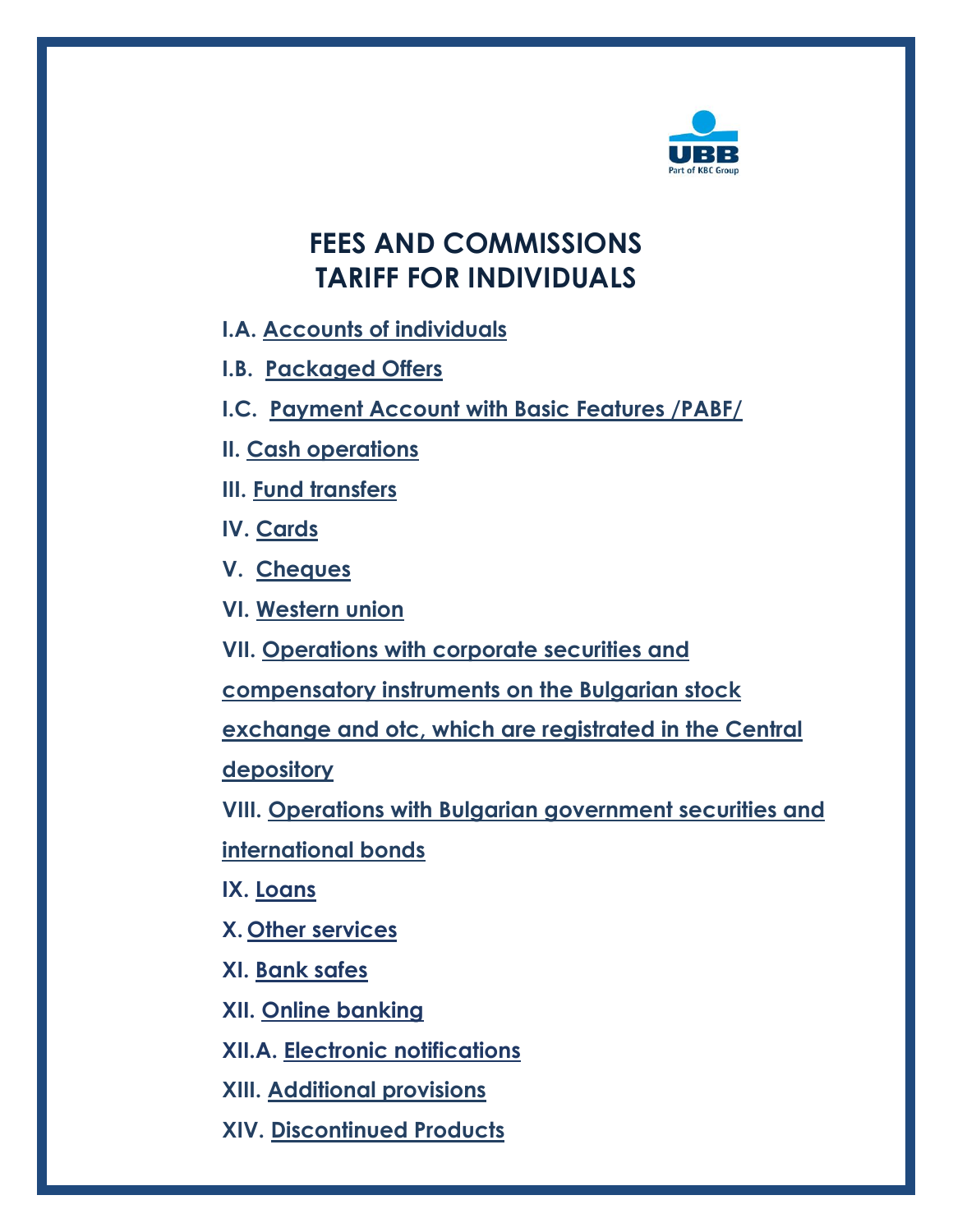# <span id="page-1-0"></span>**I.A: ACCOUNTS OF INDIVIDUALS**

| <b>SERVICE TYPE</b>                                                | <b>BGN</b>      | <b>FOREIGN CURRENCY</b> |
|--------------------------------------------------------------------|-----------------|-------------------------|
| <b>Current account</b><br>Minimum balance                          | Not required    | Not required            |
| Opening at a branch of the bank                                    | <b>BGN2</b>     | <b>BGN2</b>             |
| Opening via online and mobile banking                              | No fee          | No fee                  |
| Maintenance - monthly:                                             |                 |                         |
| without a debit card                                               | <b>BGN 4.50</b> | <b>BGN 4.50</b>         |
| with a debit card                                                  | <b>BGN 2.50</b> | <b>BGN 2.50</b>         |
| Closing                                                            | No fee          | No fee                  |
| "Activity" account<br>Minimum balance                              | <b>BGN 100</b>  | 100 currency units      |
| Opening                                                            | No fee          | No fee                  |
| Maintenance - monthly (Depending on the<br>number of transactions) |                 |                         |
| Upon performed up to 10 debit transactions per<br>month            | <b>BGN3</b>     | <b>BGN3</b>             |

**"Privilege" account\*** Minimum balance **Not required** Opening at a branch of the bank **No fee No fee -**

Upon performed over 10 debit transactions per month **No fee No fee**

Closing **No fee No fee**

| المستحدث المستحدث والمستحيل والمستحين                                                                                                |                 |  |
|--------------------------------------------------------------------------------------------------------------------------------------|-----------------|--|
| Maintenance - monthly                                                                                                                | <b>BGN 0.90</b> |  |
| Closing                                                                                                                              | No fee          |  |
| *All other fees and commissions on "Privilege" account*, shall be according to the currently effective Tariff for individuals of the |                 |  |
| Bank.                                                                                                                                |                 |  |

## **Donor account**

| Minimum balance | Not required | Not required |
|-----------------|--------------|--------------|
| Opening         | No fee       | No fee       |
| Maintenance     | No fee       | No fee       |
| Closing         | No fee       | No fee       |

## **Special purpose account related to deals/**

### **Escrow**

| Minimum balance       | Not required   | Not required   |
|-----------------------|----------------|----------------|
| Opening               | <b>BGN 110</b> | <b>BGN 110</b> |
| Maintenance - monthly | BGN 1          | ۰              |
| Closing               | No fee         | No fee         |
|                       |                |                |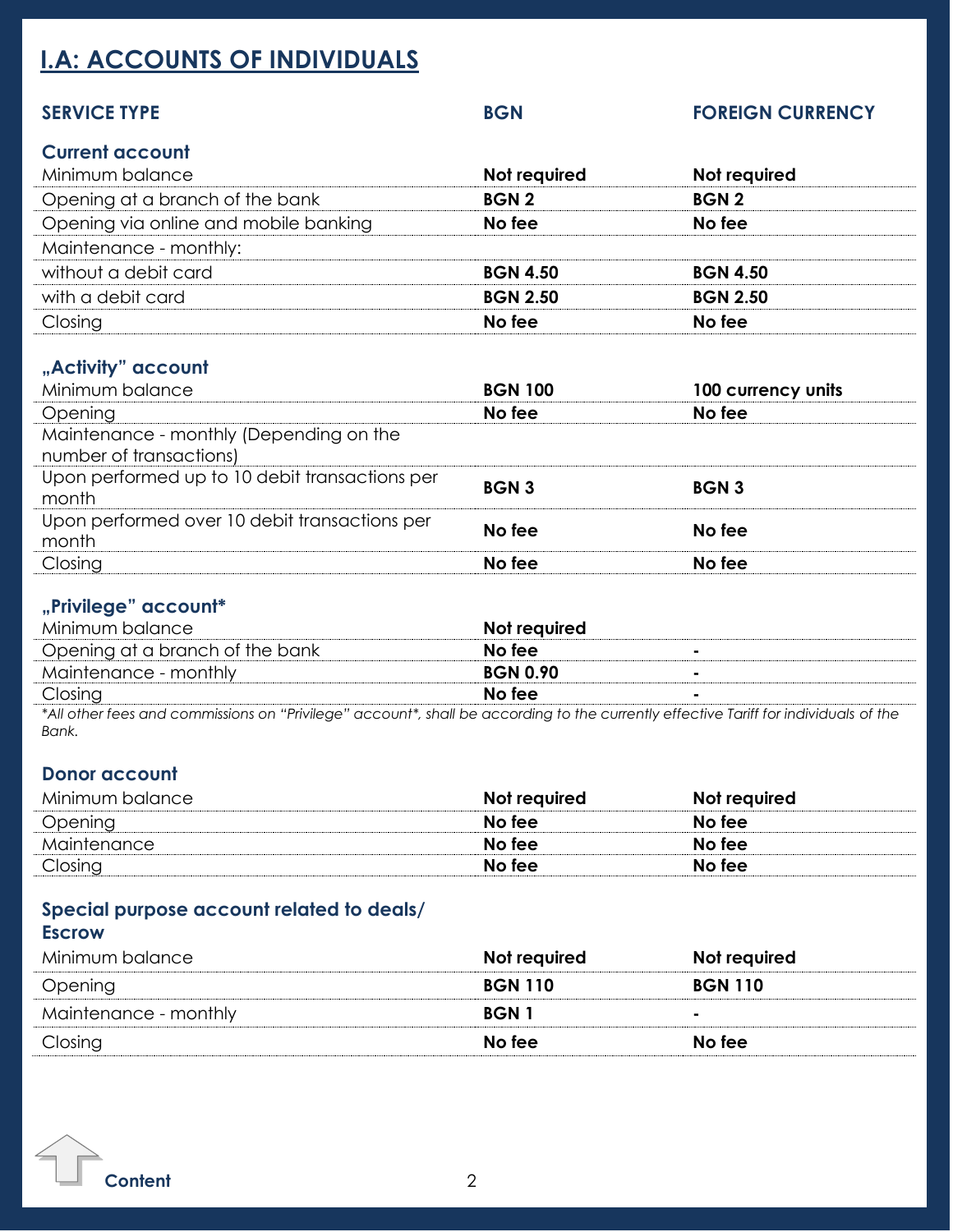## **Open savings deposit**

| Minimum balance                                                       | <b>BGN 50</b>   | 50 currency units |
|-----------------------------------------------------------------------|-----------------|-------------------|
| Opening                                                               | No fee          | No fee            |
| Maintenance - monthly                                                 | <b>BGN 2.50</b> | <b>BGN 2.50</b>   |
| Debit Transaction Fee (after the second transaction<br>for the month) | <b>BGN 10</b>   | <b>BGN 10</b>     |
| Closing                                                               | No fee          | No fee            |

### **Child open savings deposit**

| Minimum balance                                     | <b>BGN 50</b> | 50 currency units |
|-----------------------------------------------------|---------------|-------------------|
| Opening                                             | No fee        | No fee            |
| Maintenance - monthly                               | No fee        | No fee            |
| Debit Transaction Fee (after the second transaction | <b>BGN 10</b> | <b>BGN 10</b>     |
| for the month)                                      |               |                   |
| Closing                                             | No fee        | No fee            |

## **Term deposit**

| Minimum balance                                                                  | Depending on the type of deposit |        |
|----------------------------------------------------------------------------------|----------------------------------|--------|
| Opening of a new deposit with amount up to BGN<br>199 999.99, 99 999.99 EUR/USD  | No fee                           | No fee |
| Opening of a new deposit with amount above BGN<br>199 999.999, 99 999.99 EUR/USD | 0.10%                            | 0.10%  |
| Maintenance                                                                      | No fee                           | No fee |
| Closing                                                                          | No fee                           | No fee |
|                                                                                  |                                  |        |

### **Safekeeping fee for financial assets**

0.7% on the balance on current and saving accounts, exceeding BGN 400,000 and/or their equivalent in foreign currency (excluding accounts in USD), calculated at the exchange rate of the Bulgarian lev to the respective currency, announced by the Bulgarian National Bank at the time of calculation. The fee is charged on an annual basis and is collected monthly.

### **Notes:**

- To accounts with an extended overdraft a monthly maintenance fee with a debit card is being applied;
- "Privilege" Account may be opened to clients over the age of 60 or clients who are able to present a document for retirement;
- No fee shall be collected for opening current accounts for opening a term deposit;
- Accounts, to which there is a time deposit opened, are exempt from monthly maintenance fee over the deposit period;
- For accounts, in which there is simultaneously a time deposit opened, as well as a loan formed (including accounts with overdrafts), the monthly account maintenance fee shall be collected over the loan period until its full repayment;
- Ex officio closing of current and savings accounts could be performed in case of uncollected account maintenance fees over a 6-month period, with the exception of accounts, in which there is a loan formed (accounts with overdrafts included);
- The Open Account is equivalent to the Open Deposit;
- No fee shall be collected for opening and current accounts monthly мaintenance fee for a main contactless debit card of the Debit Mastercard brand for children/adolescents (aged from 14 up to 18 years). Upon reaching the age of 18, the account is transformed under standard conditions in the year following the coming of age.

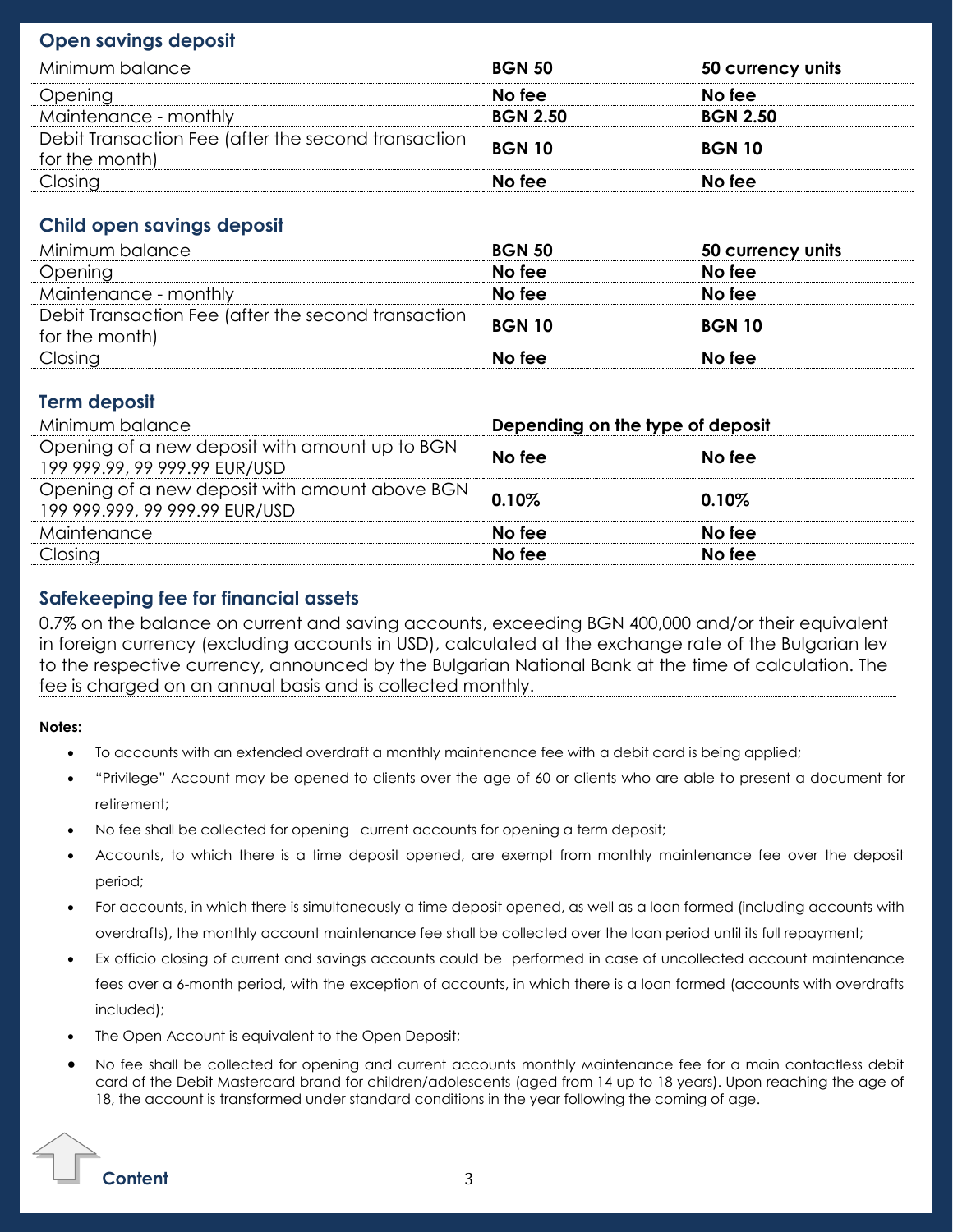• The Safekeeping fee on current and saving accounts' balances of individual clients is calculated for the days when the respective threshold in the Tariff is exceeded (on a daily basis) and is collected on a monthly basis by the 15th day of each calendar month for the preceding month. The fee is not charged for donor accounts, child saving accounts, accounts holding third party funds, balances, servicing as collateral for loan exposures, special purpose accounts;

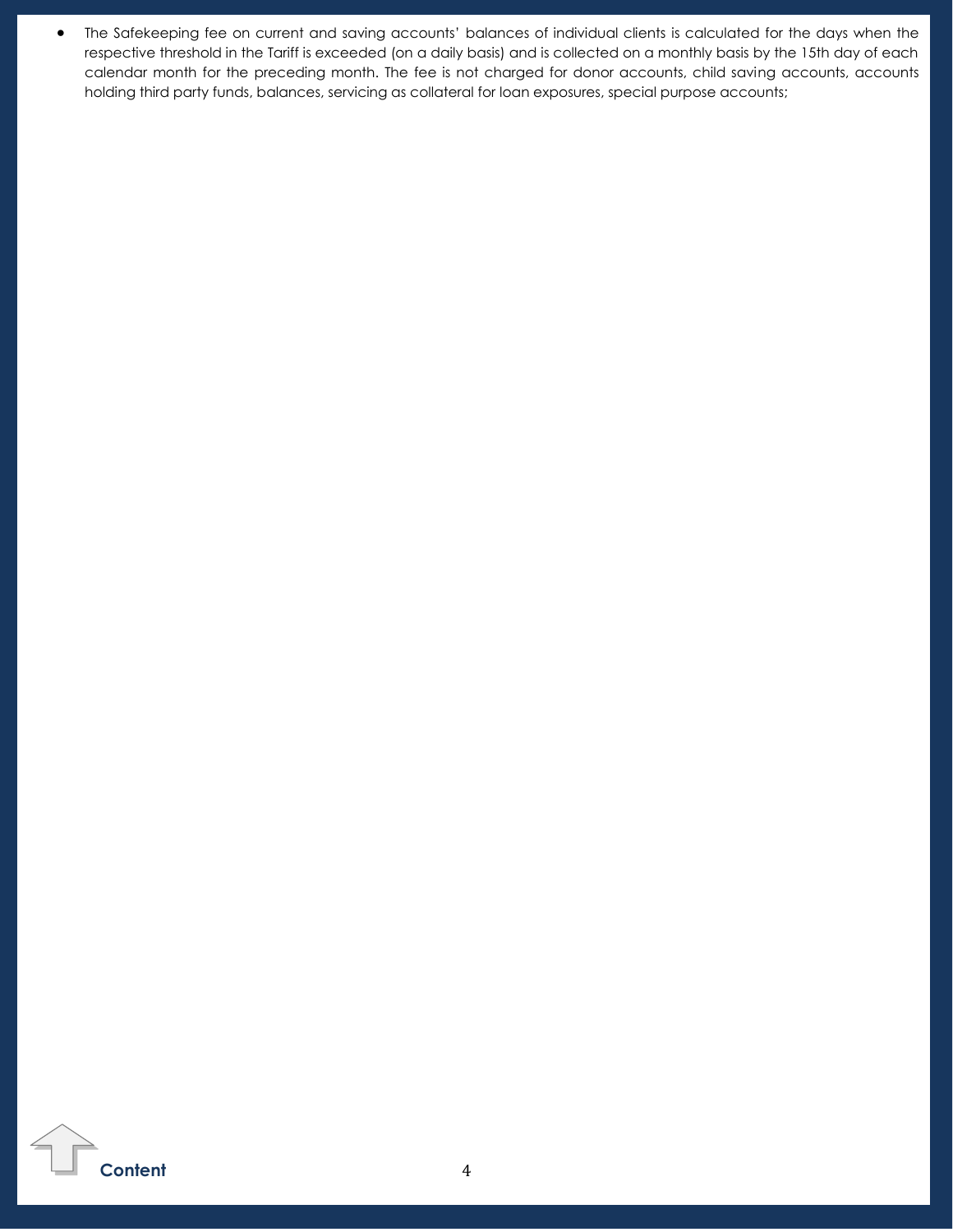# <span id="page-4-0"></span>**I.B: PACKAGED OFFERS**

### **SERVICE TYPE BGN**

| <b>Comfort Package</b>                                                                                                                                                                                            |                  |
|-------------------------------------------------------------------------------------------------------------------------------------------------------------------------------------------------------------------|------------------|
| Opening                                                                                                                                                                                                           | No fee           |
| Maintenance - monthly                                                                                                                                                                                             | <b>BGN 4.50</b>  |
| Closing (the fee shall be charged only upon closing a package, opened less<br>than 6 months ago)                                                                                                                  | <b>BGN 10.00</b> |
| Opening and monthly maintenance of a current account in BGN, linked to a<br><b>Comfort Package</b>                                                                                                                | No fee           |
| Cash withdrawal at ATMs of UBB with a Debit MasterCard/ Visa Debit, issued<br>to a Comfort Package                                                                                                                | No fee           |
| Cash withdrawals at ATMs of other banks in Bulgaria,<br>with a Debit MasterCard/ Visa Debit, issued to a Comfort Package                                                                                          | No fee           |
| Regular payment of utility bills from a current account, linked to a Comfort<br>Package                                                                                                                           |                  |
| Monthly maintenance fee                                                                                                                                                                                           | No fee           |
| Per payment                                                                                                                                                                                                       | No fee           |
|                                                                                                                                                                                                                   |                  |
| Outgoing fund transfers in BGN within UBB, effected via e-banking from the<br>current account, linked to the package                                                                                              | No fee           |
| Two outgoing interbank credit transfers in BGN per month, effected via<br>e-banking from the current account, linked to the package, with the<br>exception of fund transfers, ordered for execution through RINGS | No fee           |

### **Privilege Package - for clients with pension payments in UBB**

| Opening                                                                                                  | No fee           |
|----------------------------------------------------------------------------------------------------------|------------------|
| Maintenance - monthly                                                                                    | <b>BGN 1.80</b>  |
| Closing (the fee shall be charged only upon closing a package, opened less<br>than 6 months ago)         | <b>BGN 10.00</b> |
| Opening and monthly maintenance of a current account in BGN, linked to a<br>Privilege Package            | No fee           |
| Cash withdrawal at ATMs in Bulgaria with a Debit MasterCard/Visa Debit,<br>issued to a Privilege Package | No fee           |

### **Regular payment of utility bills from a current account, linked to a Privilege**

| Monthly<br><sup>,</sup> maintenance tee | No fee |
|-----------------------------------------|--------|
| Per<br>$\mathcal{L}$<br>ັບພ             | No fee |

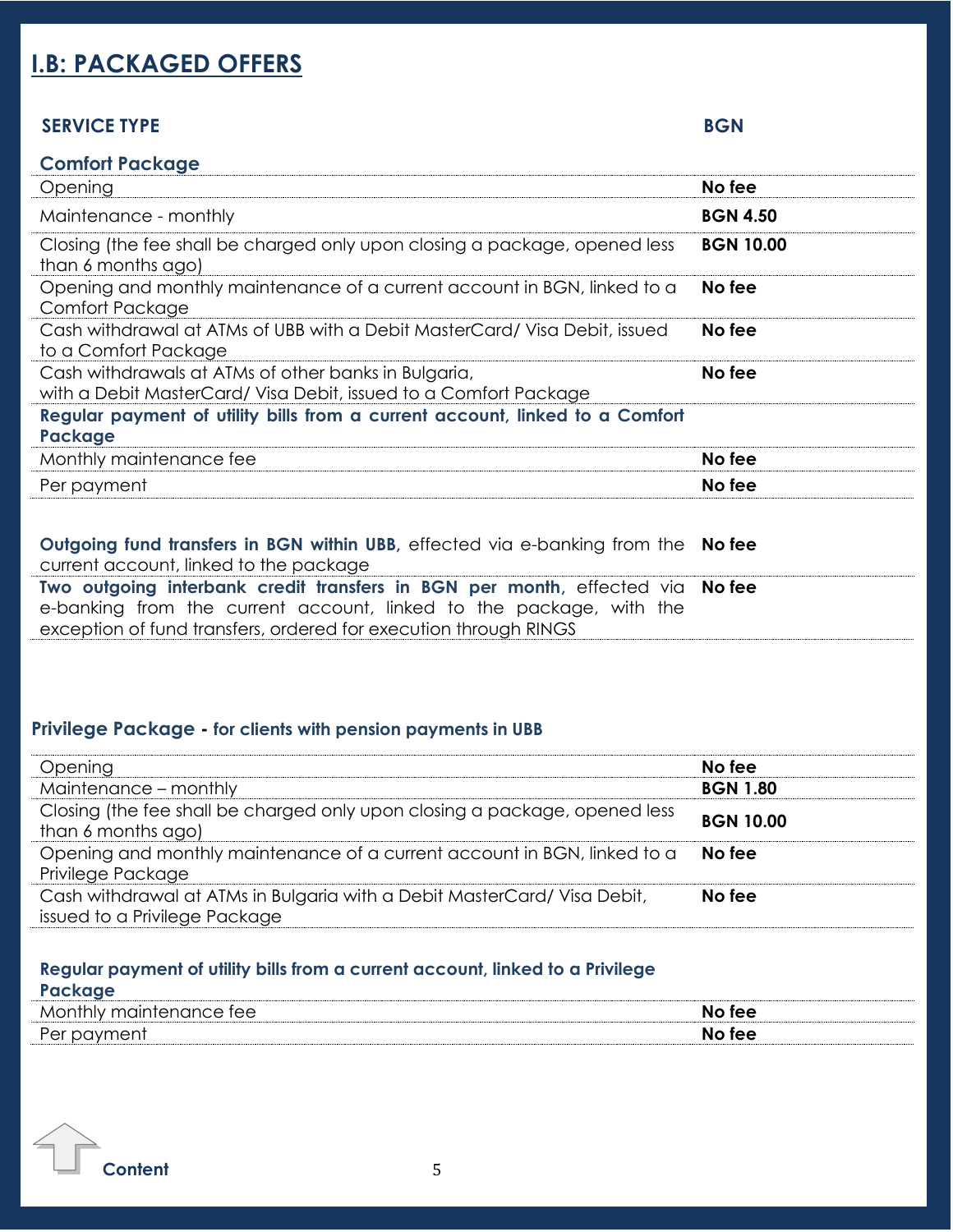| <b>Premium Package</b>                                                                                                                                                                                                    |                  |
|---------------------------------------------------------------------------------------------------------------------------------------------------------------------------------------------------------------------------|------------------|
| Opening                                                                                                                                                                                                                   | No fee           |
| Maintenance - monthly (depending on the number of transactions)                                                                                                                                                           |                  |
| Upon performed up to 10 debit transactions per month                                                                                                                                                                      | <b>BGN 24.00</b> |
| Upon performed over 10 debit transactions per month*                                                                                                                                                                      | <b>BGN 12.00</b> |
| Closing (the fee shall be charged only upon closing a package, opened less<br>than 6 months ago)                                                                                                                          | <b>BGN 10.00</b> |
| Opening and monthly maintenance of a current account Activity in BGN,<br>linked to a package                                                                                                                              | No fee           |
| Opening and monthly maintenance of a current account Activity in EUR,<br>linked to a package                                                                                                                              | No fee           |
| Debit card of World Debit MasterCard brand, linked to an Premium Package                                                                                                                                                  |                  |
| Payment instrument - annual maintenance fee                                                                                                                                                                               | No fee           |
| Cash withdrawal at ATMs in Bulgaria with World Debit MasterCard included in<br>Premium Package                                                                                                                            | No fee           |
| Regular payment of utility bills from a current account, linked to an Activity<br>Package                                                                                                                                 |                  |
| Monthly maintenance fee                                                                                                                                                                                                   | No fee           |
| Per payment                                                                                                                                                                                                               | No fee           |
| Outgoing intrabank and interbank credit transfers in BGN, effected via e-<br>banking from the current account in BGN, linked to the package, with the<br>exception of fund transfers, ordered for execution through RINGS | No fee           |
| <b>Package Youngsters and students</b>                                                                                                                                                                                    |                  |
| Opening                                                                                                                                                                                                                   | No fee           |
| Maintenance - monthly                                                                                                                                                                                                     | <b>BGN 1.00</b>  |
| Closing (the fee shall be charged only upon closing a package, opened less                                                                                                                                                |                  |
| than 6 months ago)                                                                                                                                                                                                        | <b>BGN 10.00</b> |
| Opening and monthly maintenance of a current account in BGN, linked to a                                                                                                                                                  | No fee           |
| Package Youngsters and students                                                                                                                                                                                           |                  |
| Contactless Debit card of Debit Mastercard brand, linked to a Package<br><b>Youngsters and students</b>                                                                                                                   |                  |
| Opening and maintenance                                                                                                                                                                                                   | No fee           |
| Microcard with accessory for payment                                                                                                                                                                                      | No fee           |
|                                                                                                                                                                                                                           |                  |
| Reissuance of a card or microcard with accessory, non-expired validity (lost,<br>stolen, destroyed)                                                                                                                       | <b>BGN 5.00</b>  |
| Payment at UBB POS                                                                                                                                                                                                        | No fee           |
| Payment at POS of another Bulgarian bank                                                                                                                                                                                  | No fee           |
| Cash withdrawal at UBB ATMs                                                                                                                                                                                               | No fee           |
| Cash withdrawal at ATM of another bank in Bulgaria                                                                                                                                                                        | <b>BGN 0.30</b>  |
|                                                                                                                                                                                                                           |                  |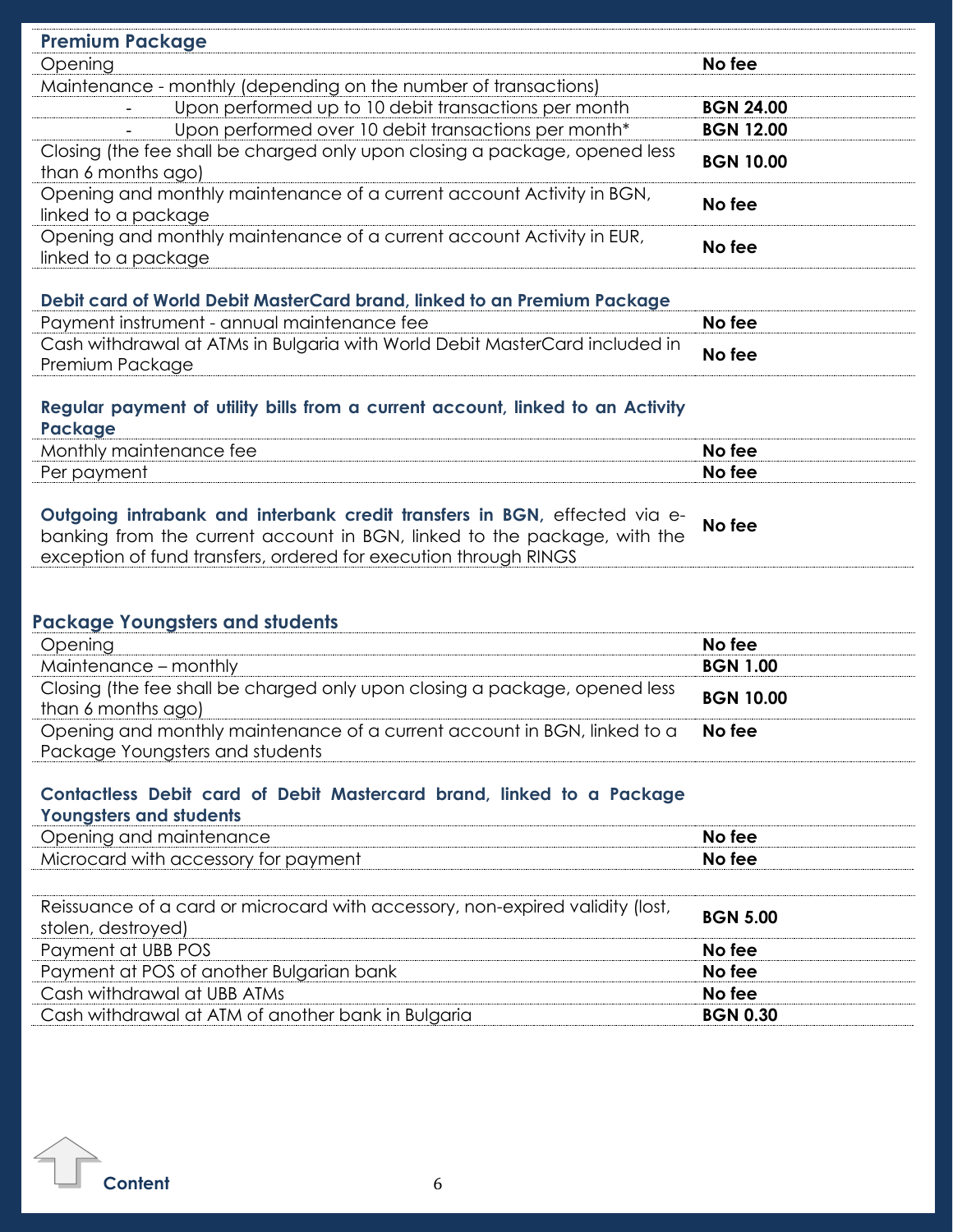#### **Notes:**

• It shall be valid for a package opened on an Activity account - The Bank shall charge the stated monthly maintenance fee upon performed over 10 debit transactions monthly (outgoing fund transfers through e-banking, utility payments, withdrawals and payments with a debit card, issued to the package, accounted within the calendar month), under the condition that on each last day of the month the account's available balance equals the monthly maintenance fee for the package.

• Package Youngsters and students may be opened to clients, between the age 18 to 25 incl.

• No fee for opening and monthly maintenance of a current account in EUR, linked to a Comfort package and a package Youngsters and students.

• Withdrawal with microcard is possible at ATM that supports contactless functionality.

• Microcard and accessory are offered always together.

• For services, not specifically indicated in Packaged Offers Section, or upon closing a package, the applicable fees shall be those as per the currently effective Tariff of the Bank.

• The terms and conditions are valid for Comfort Package Agreements with Individuals, concluded after 06.06.2016.

• Upon withdrawal of funds from the account with the debit card, linked to a package, at ATMs of UBB and at other banks' ATMs in Bulgaria, performed prior to the agreement's signing, but accounted after the latter date, the transactions shall be charged as per the applicable package conditions (for Standard and Privilege Packages - no fee; for Comfort and Activity Package - fee for cash withdrawal at other banks' ATMs in Bulgaria)

• Upon withdrawal of funds from the account with the debit card, linked to the package at ATMs of UBB and at other banks' ATMs in Bulgaria, performed prior to the Package Agreement's termination, but accounted after the latter date, the transactions shall be charged in accordance with the applicable conditions in Cards Section of the Fees and Commissions' Tariff for Individuals.

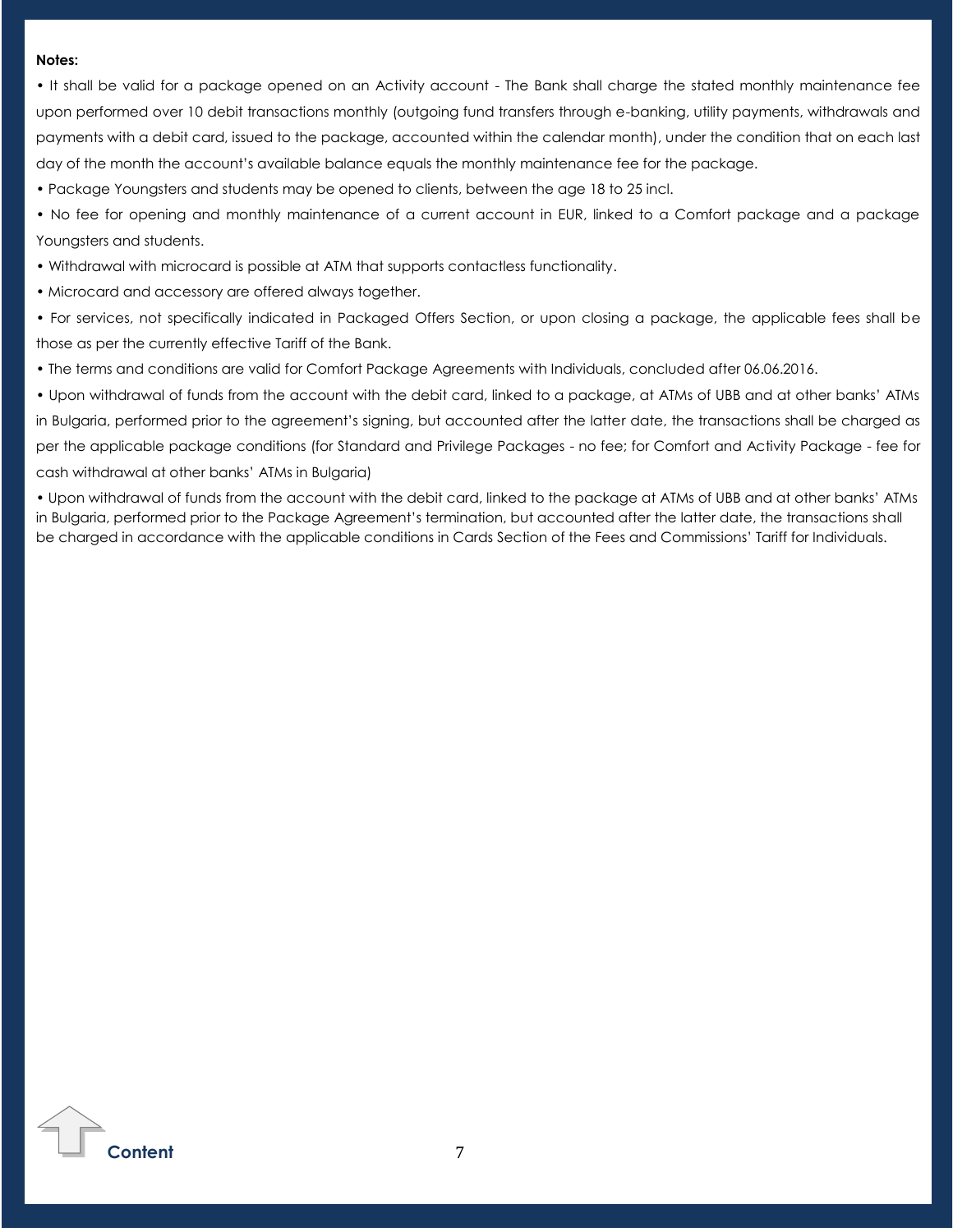# <span id="page-7-0"></span>**I.C: PAYMENT ACCOUNT WITH BASIC FEATURES /PABF/**

# **SERVICE TYPE BGN**

# **Opening**

| At a branch of the Bank                                                    | No fee               |
|----------------------------------------------------------------------------|----------------------|
| At a branch of the Bank and issuance of a debit card to the account        | No fee               |
| <b>Maintenance - monthly</b>                                               |                      |
| No debit card to the account                                               | <b>BGN 2.00</b>      |
| With a debit card, issued to the account                                   | <b>BGN 1.50</b>      |
| <b>Closing</b>                                                             |                      |
| Closing a PABF, opened less than 6 months ago (as of the closing date)     | No fee               |
| Depositing funds in a PABF by the account holder                           |                      |
| At a teller desk                                                           | No fee               |
| <b>Withdrawing cash from a PABF</b>                                        |                      |
| At a teller desk in an office of the Bank up to BGN 1000                   | 0.15%, min. BGN 0.90 |
| With a debit card at an ATM, serviced by the Bank                          | <b>BGN 0.15</b>      |
| With a debit card at an ATM, serviced by another bank in Bulgaria          | <b>BGN 0.88</b>      |
| <b>Direct debit payment</b>                                                |                      |
| To an account with the same bank                                           | <b>BGN 0.99</b>      |
| To an account with another bank                                            | <b>BGN 1.99</b>      |
| <b>Standing orders</b>                                                     |                      |
| Intrabank standing orders among accounts of different holders              | <b>BGN 0.55</b>      |
| Interbank standing orders via BISERA                                       | <b>BGN 1.15</b>      |
| Payment transactions, effected with a payment card, including via Internet |                      |
| Payment with a debit card at a POS, serviced by the Bank                   | No fee               |
| Payment with a debit card at a POS, serviced by another bank in Bulgaria   | No fee               |
| Credit transfer in Bulgarian leva                                          |                      |
| Paper-based, to a payment account with the same bank                       | <b>BGN 0.96</b>      |
| Via online banking to a payment account with the same bank                 | <b>BGN 0.39</b>      |
| Paper-based through BISERA to a payment account with another bank          | <b>BGN 1.99</b>      |
| Via online banking through BISERA to a payment account with another bank   | <b>BGN 0.79</b>      |

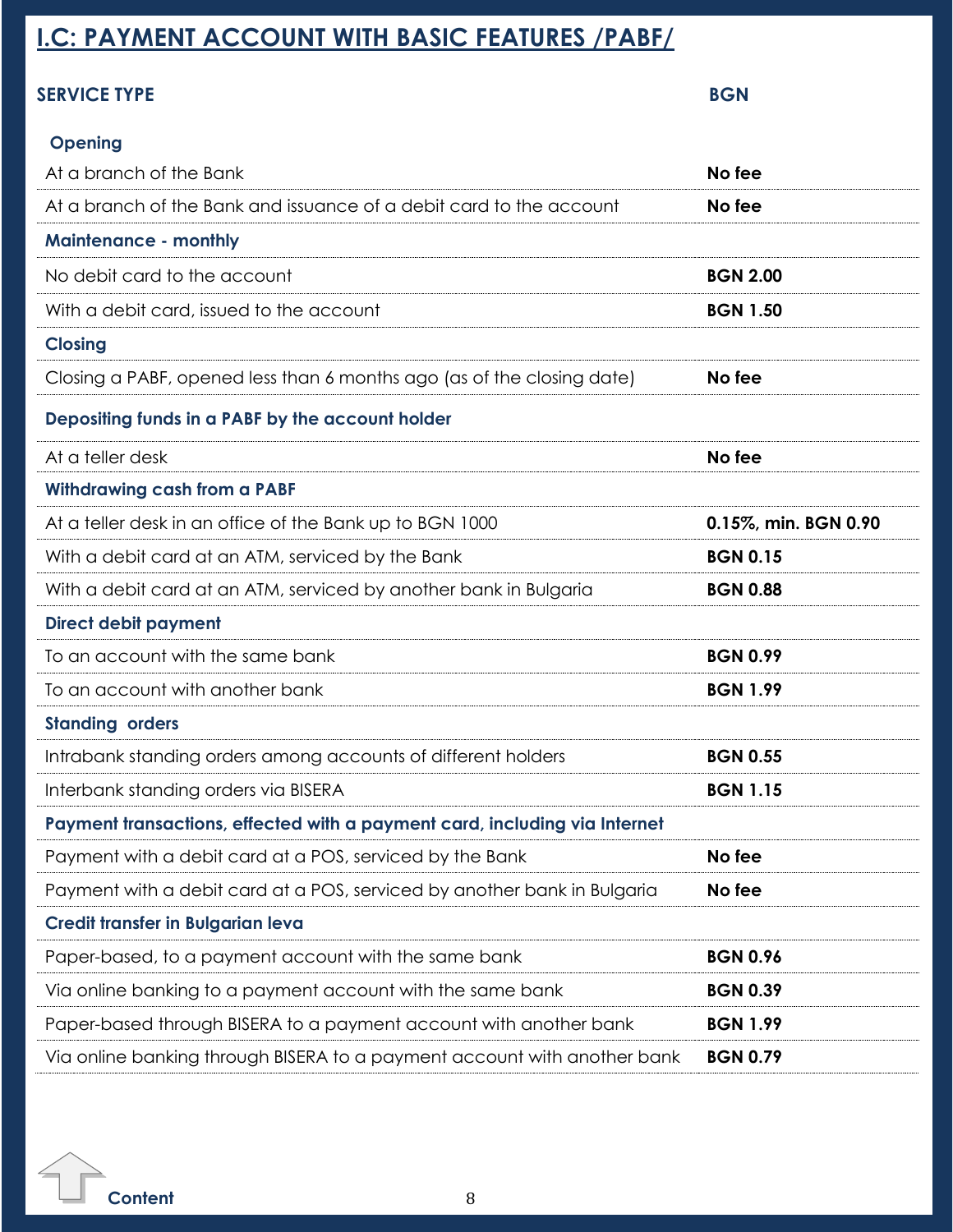| Paper-based to a State Budget payment account with the same bank                         | <b>BGN 0.96</b> |
|------------------------------------------------------------------------------------------|-----------------|
| Via online banking to a State Budget payment account with the same<br>bank               | <b>BGN 0.39</b> |
| Paper-based through BISERA to a State Budget payment account with<br>another bank        | <b>BGN 1.99</b> |
| Via online banking through BISERA to a State Budget payment account<br>with another bank | <b>BGN 0.79</b> |

#### **Notes:**

•The Bank offers opening of a Payment Account with Basic Features (PABF) in Bulgarian leva (BGN), pursuant to the requirements of the Payment Services and Payment Systems' Act.

•All other fees and commissions on Payment Accounts with Basic Features, applied to services outside the scope of those, specified in Section I.C., shall be according to the currently effective Tariff for individuals of the Bank.

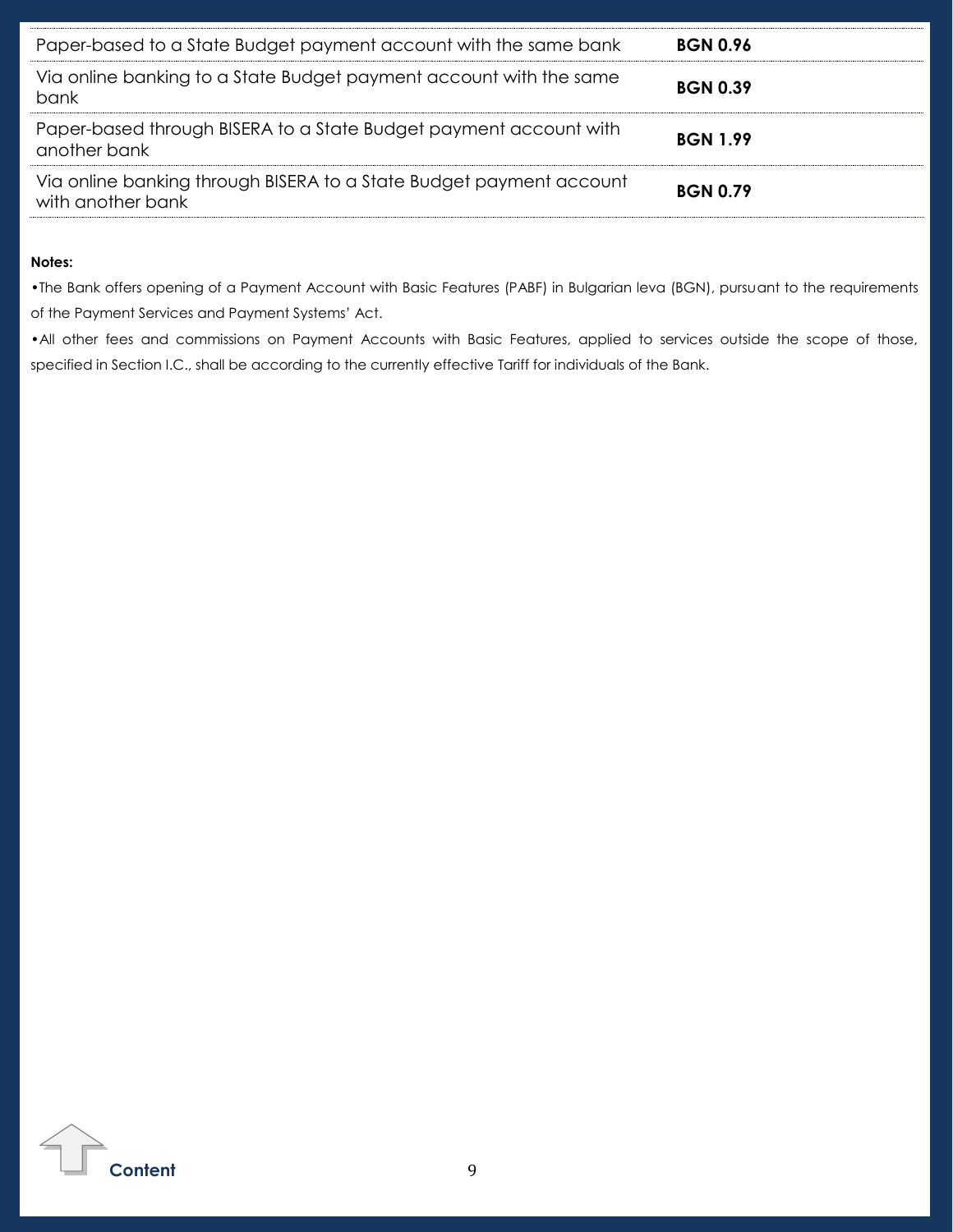# <span id="page-9-0"></span>**II. CASH OPERATIONS**

| <b>SERVICE TYPE</b><br><b>Depositing</b>                                                                                           | <b>BGN</b>                                                     | <b>FOREIGN CURRENCY</b>                                     |
|------------------------------------------------------------------------------------------------------------------------------------|----------------------------------------------------------------|-------------------------------------------------------------|
| At a teller desks of amounts up to 3000 BGN (currency<br>equivalent)                                                               | 1 BGN                                                          | 1 BGN                                                       |
| At a teller desks of amounts exceeding 3000 BGN<br>(currency equivalent)                                                           | 0.20% on the<br>amount exceeding<br>3 000 BGN,<br>max. 300 BGN | 0.20% on the amount<br>exceeding 3 000 BGN,<br>max. 400 BGN |
| Depositing of cash by an individual to an account of a<br>legal entity                                                             | 0.4%, min. 4.50<br><b>BGN</b>                                  | 0.4%, min. 4.50 BGN                                         |
| Depositing of cash by an individual to an account of a<br>State Budget-spending entity                                             | 0.5%, min. 4.50<br><b>BGN</b>                                  | 0.5%, min. 4.50 BGN                                         |
| In a currency, different from the account's currency                                                                               | No fee                                                         | No fee                                                      |
| For depositing in foreign currency, different from USD and<br><b>EUR</b>                                                           | $\blacksquare$                                                 | 0.3%, min. BGN 3,<br>max. BGN 400                           |
| Withdrawing                                                                                                                        |                                                                |                                                             |
| At a teller desks of amounts up to 10 000 BGN (currency<br>equivalent)                                                             | 0.55%, min. 4 BGN                                              | 0.60%, min. 5 BGN                                           |
| At a teller desks of amounts exceeding 10 000 BGN<br>(currency equivalent):                                                        |                                                                |                                                             |
| <b>With prior request:</b> Of amounts exceeding 10 000 BGN<br>(currency equivalent)                                                | 0.55% on the entire<br>amount                                  | 0.60% on the entire<br>amount                               |
| Without prior request: Of amounts exceeding 10 000<br><b>BGN</b> (currency equivalent)                                             | 0.65% on the entire<br>amount                                  | 0.70% on the entire<br>amount                               |
| In a currency, different from the account's currency                                                                               | No fee                                                         | 0.35% on the entire<br>amount                               |
| Withdrawing foreign currency different from USD and EUR                                                                            |                                                                | 0.7%, min. BGN 5                                            |
| Cash Withdrawal in a currency, different from the<br>account's currency                                                            | No fee                                                         | No fee                                                      |
| Funds requested in writing but not withdrawn (on the total<br>requested amount)                                                    | 0.50%                                                          | 0.50%                                                       |
| Other commissions related to cash operations                                                                                       |                                                                |                                                             |
| Depositing of coins (collected on the total amount upon<br>depositing more than 20 coins), not applicable to a loan<br>installment | 5% min. BGN 5                                                  | N/A                                                         |
| Processing, counting, exchange without depositing to an<br>account (including exchange of banknotes to coins and<br>vice versa)    | 5% min. BGN 3                                                  | N/A                                                         |
| Checking a banknote with doubtful authenticity (per<br>banknote) which is not deposited in an account                              | <b>BGN1</b>                                                    | <b>BGN1</b>                                                 |
| Replacement of damaged bank notes/coins                                                                                            | No fee                                                         | N/A                                                         |
| Foreign currency exchange at the cash desk (cash desk)<br>Notes:                                                                   | BGN 6                                                          | BGN 6                                                       |

• Upon withdrawal of amounts exceeding BGN 10 000 or their equivalence in foreign currency (only in case it coincides with the account currency) by one particular client on a daily basis, a prior written request 2 business days in advance in a branch of the Bank or via the Client Contact Center is required;

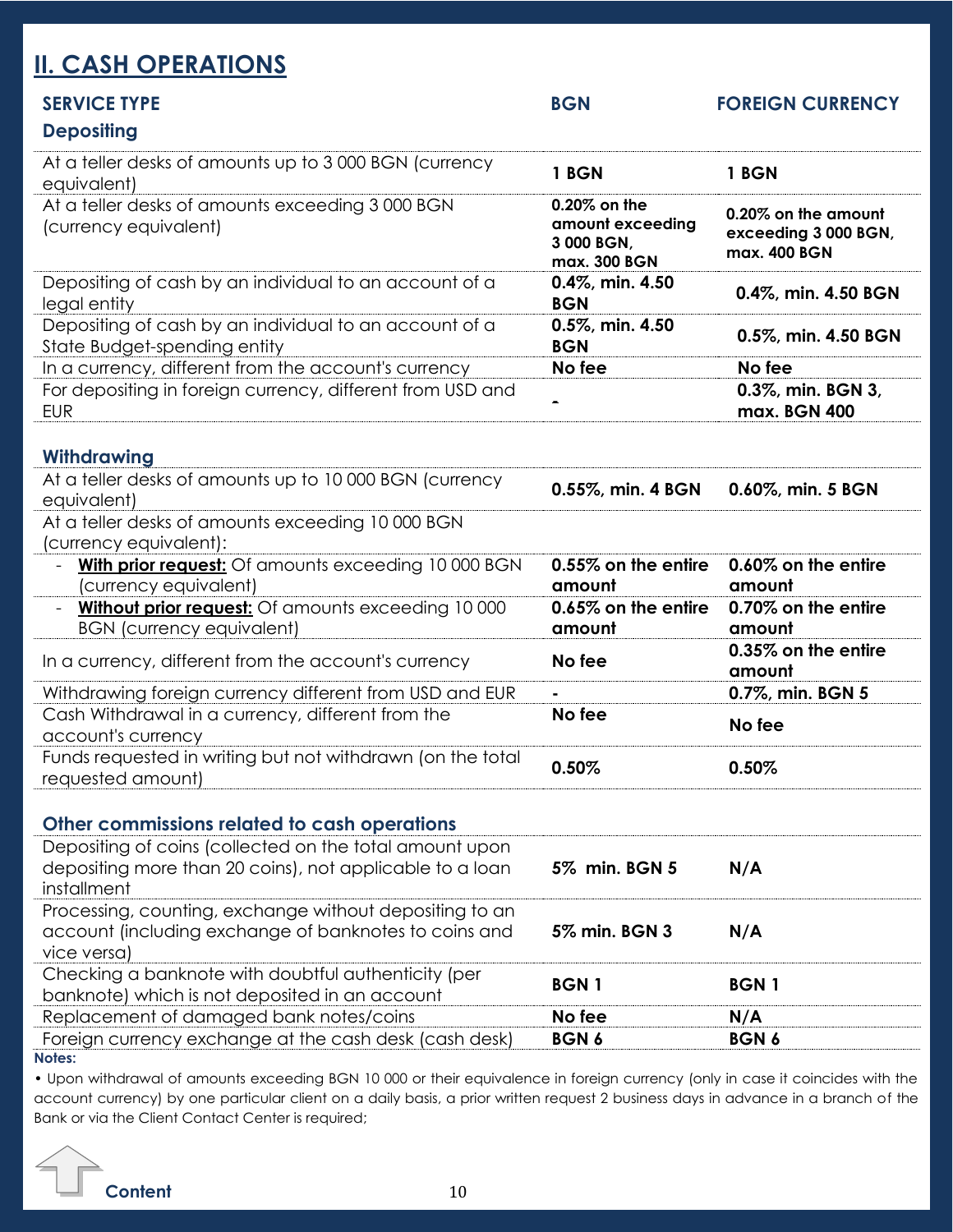• Neither commission for cash operations nor notification fee shall be collected for withdrawal of term deposits on the maturity date or on the first business day, following this date, when the maturity is a non-business day; Neither commission for cash operations nor notification fee shall be collected for withdrawal of Open deposit on the first business day of the month, following the date of interest payment;

• No cash desk fees and commissions shall be collected for making cash desk payments for the purpose of repayment of liabilities under a credit product, including credit card, credit line and overdraft granted by UBB;

• Commission for cash operations shall not be collected upon coupon payment or payment at maturity, nor for repurchasing target issues of government securities;

• Unfit banknotes - strongly damaged banknotes with interrupted wholeness due to physical and chemical processes;

• Funds deposited outside the bank's business hours shall be posted with value date the first business day, following the depositing date;

• Cash transfers returned by the bank of the beneficiary shall be refunded to the sender, within 7 business days of the date of the ordered transfer. The amount shall be refunded upon the payer's request;

• No commission for cash operations shall be collected upon depositing amounts for subscription of units from UBB Asset Management and/or KBC Asset Management;

• Available Funds Deposit - Neither commission for cash operations, nor notification fee shall be collected for withdrawal of interest on the interest payment date during the respective month, as well as on the maturity date or on the first business day, following that date, when the maturity /interest payment date is a non-business day;

• Purchase of foreign currency at a teller desk and withdrawal in a foreign currency, different from that of the client's account, is restricted to 1 transaction of amount up to BGN 10 000 (currency equivalent) per client on a daily basis.

•The fee for depositing cash into an account of an individual shall be collected from the account of the client, unless it's paid in cash by the depositor.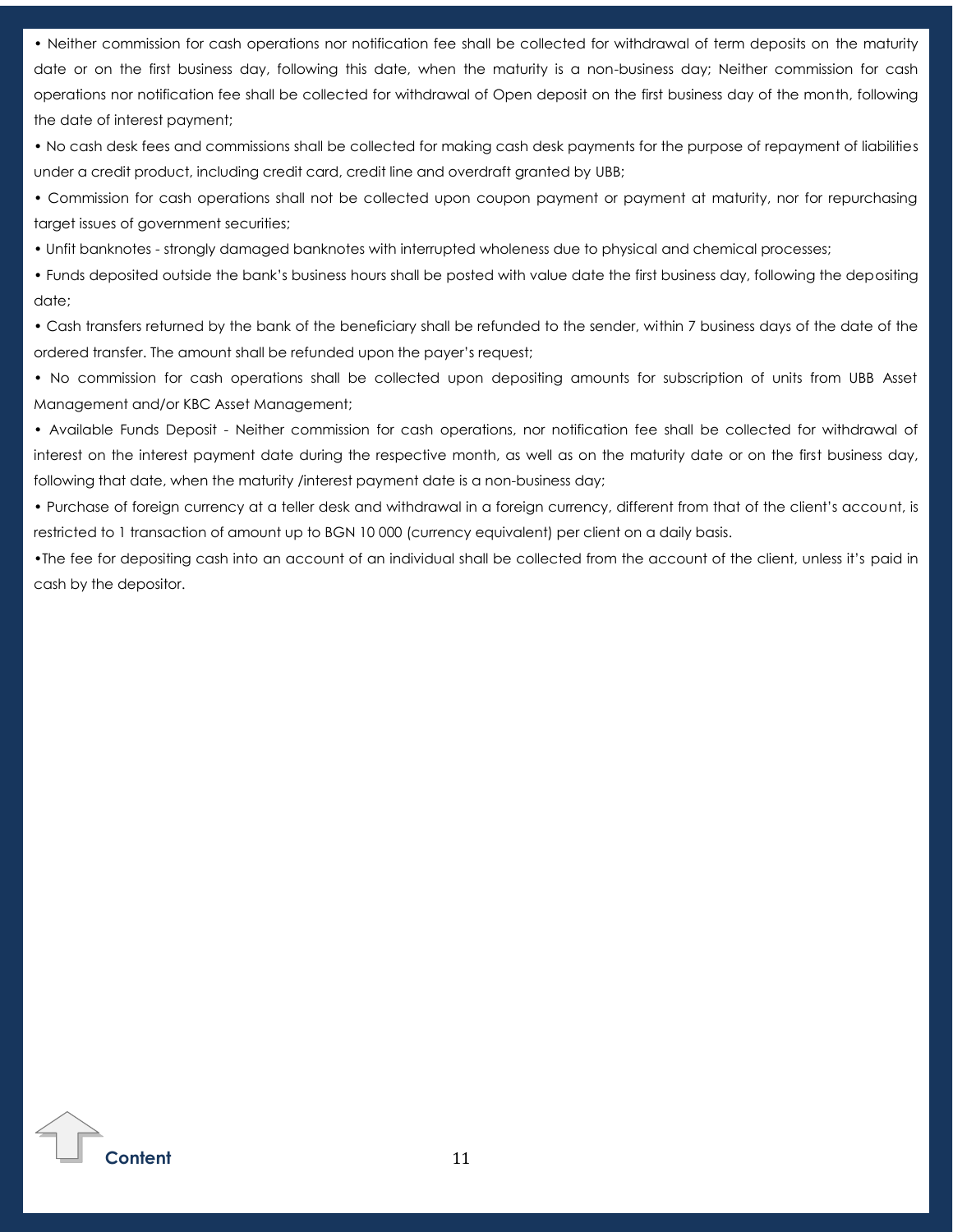<span id="page-11-0"></span>

| <b>III. FUND TRANSFERS</b><br><b>SERVICE TYPE</b>  | <b>BGN</b>       | <b>FOREIGN</b><br><b>CURRENCY</b> |
|----------------------------------------------------|------------------|-----------------------------------|
| Transfers to and from account - within UBB network |                  |                                   |
| Outgoing                                           |                  |                                   |
| - at a branch/office of the bank                   | <b>BGN 2.00</b>  | <b>BGN2</b>                       |
| - through online and mobile banking                | <b>BGN 0.50</b>  | <b>BGN 0.50</b>                   |
| Incoming                                           | No fee           | No fee                            |
| Transfers to and from account – interbank          |                  |                                   |
| Outgoing fund transfers via BISERA                 |                  |                                   |
| - through a branch of the bank                     | <b>BGN 4.00</b>  |                                   |
| - through online and mobile banking                | <b>BGN 0.90</b>  |                                   |
| Outgoing transfers through RINGS                   |                  |                                   |
| - at a branch of the bank                          | <b>BGN 20.00</b> |                                   |
| - through online and mobile banking                | <b>BGN 7.00</b>  |                                   |
| Incoming fund transfers through BISERA/RINGS       | No fee           |                                   |
| Outgoing fund transfers in foreign currency        |                  |                                   |

| Outgoing fund transfers in euro within the European Economic Area (EEA) |                 |
|-------------------------------------------------------------------------|-----------------|
| Ordered at a branch of the bank                                         | <b>BGN 4.00</b> |
| Ordered through online and mobile banking                               | <b>BGN 0.90</b> |

| Ordered through online and mobile banking                | <b>BGN 0.90</b>  |
|----------------------------------------------------------|------------------|
| Ordered at a branch of the bank (express fund transfers) | <b>BGN 20.00</b> |
| Ordered through online and mobile banking (express fund  | <b>BGN 7.00</b>  |
| transfers)                                               |                  |

### **Outgoing fund transfers in a currency other than euro, as well as fund transfers in euro outside the EEA**

| Ordered at a branch                                                                                                                                  | 0,22% min. BGN 50<br>max. BGN 400                                                              |
|------------------------------------------------------------------------------------------------------------------------------------------------------|------------------------------------------------------------------------------------------------|
| Ordered through online and mobile banking                                                                                                            | 0,20% min. BGN 40<br>max. BGN 400                                                              |
| Ordered at a branch of the bank or through online and mobile<br>banking with expenses borne by the payer (OUR)                                       | The relevant fee<br>for an outgoing<br>fund transfer in<br>foreign currency +<br><b>BGN 40</b> |
| Incoming fund transfers in foreign currency                                                                                                          |                                                                                                |
| Incoming fund transfers in euro within the European Economic<br>Area (EEA)                                                                           | No fee                                                                                         |
| Incoming fund transfers in a currency other than euro, as well as -<br>fund transfers in euro outside the EEA-BGN equivalent up to<br><b>BGN 200</b> | No fee                                                                                         |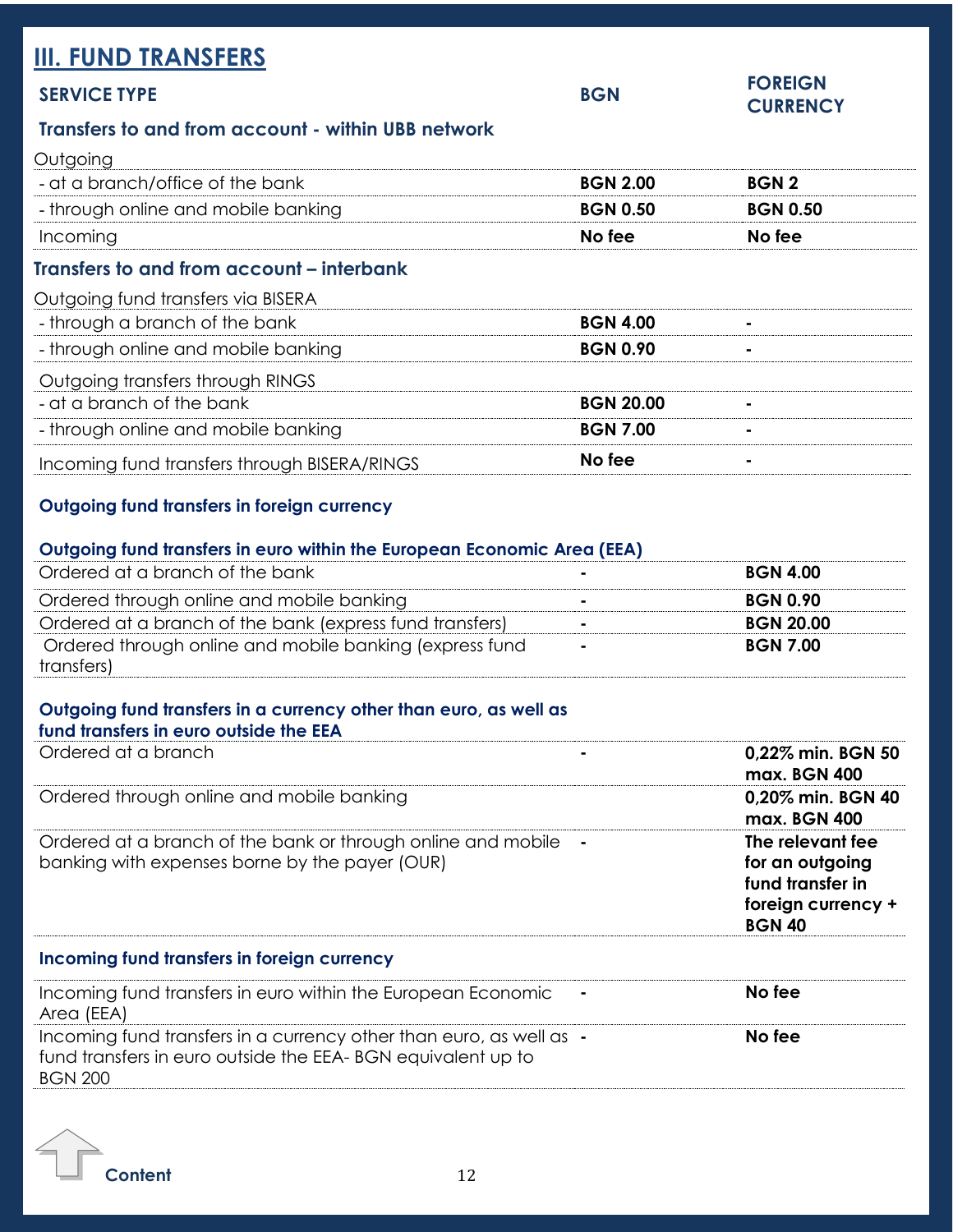| Incoming fund transfers in a currency other than euro, as<br>well as fund transfers in euro outside the EEA-BGN<br>equivalent over BGN 200 |                  | 0,10% min. BGN 20<br>max. BGN 200 |
|--------------------------------------------------------------------------------------------------------------------------------------------|------------------|-----------------------------------|
| Cash transfers - interbank                                                                                                                 |                  |                                   |
| Outgoing with depositing at the cashier's desk                                                                                             | 1%, min. BGN 10  |                                   |
| Outgoing with depositing at the cashier's desk - via the<br><b>RINGS system</b>                                                            | 1%, min. BGN 35  |                                   |
| <b>Direct debit</b>                                                                                                                        |                  |                                   |
| Accepting consent for direct debit                                                                                                         | No fee           |                                   |
| Initiating direct debit order                                                                                                              | <b>BGN 2.00</b>  |                                   |
| Initiating a refusal to pay a received direct debit order                                                                                  | <b>BGN 1.00</b>  |                                   |
| Payment of a direct debit order                                                                                                            |                  |                                   |
| Within the UBB network                                                                                                                     |                  |                                   |
| through a branch of the bank                                                                                                               | <b>BGN 2.00</b>  |                                   |
| through online banking *                                                                                                                   | <b>BGN 0.50</b>  |                                   |
| Through BISERA                                                                                                                             |                  |                                   |
| through a branch of the bank                                                                                                               | <b>BGN 4.00</b>  |                                   |
| through online banking *                                                                                                                   | <b>BGN 0.90</b>  |                                   |
| Through RINGS*                                                                                                                             |                  |                                   |
| through a branch of the bank                                                                                                               | <b>BGN 20.00</b> | $\blacksquare$                    |
| through online banking                                                                                                                     | <b>BGN 7.00</b>  |                                   |
| Regular payment of utility bills from a current<br>account/credit card<br>Monthly maintenance fee                                          | No fee           |                                   |
| Per payment                                                                                                                                | No fee           | $\blacksquare$                    |
|                                                                                                                                            |                  |                                   |
| <b>Payment of tax liabilities</b>                                                                                                          |                  |                                   |
| Through the Taxes and Fees Section in online banking                                                                                       | <b>BGN 1.00</b>  |                                   |
|                                                                                                                                            |                  |                                   |
| <b>Payment of Electronic vignette (e-Vignette)</b>                                                                                         |                  |                                   |
| Through e-Vignette section in UBB Mobile                                                                                                   | No fee           |                                   |
|                                                                                                                                            |                  |                                   |
| <b>UPAY Gateway Payments</b>                                                                                                               |                  |                                   |
| Registration in the payment gateway                                                                                                        | No fee           |                                   |
| Payment of utility bills with cards, issued by UBB                                                                                         | No fee           |                                   |
| Payment of utility bills with cards of issuers, other than UBB -                                                                           | <b>BGN 0.30</b>  |                                   |
| per paid bill                                                                                                                              |                  |                                   |
| Payment of local taxes and fees – per paid tax account                                                                                     | <b>BGN 1.50</b>  |                                   |
| number                                                                                                                                     |                  |                                   |
| Donor campaign contributions                                                                                                               | No fee           | ۰                                 |
| Effected payments' inquiries                                                                                                               | No fee           |                                   |
| Change of client's profile data                                                                                                            | No fee           |                                   |
| Profile recovery upon a forgotten password                                                                                                 | No fee           |                                   |
| Profile deactivation                                                                                                                       | No fee           |                                   |

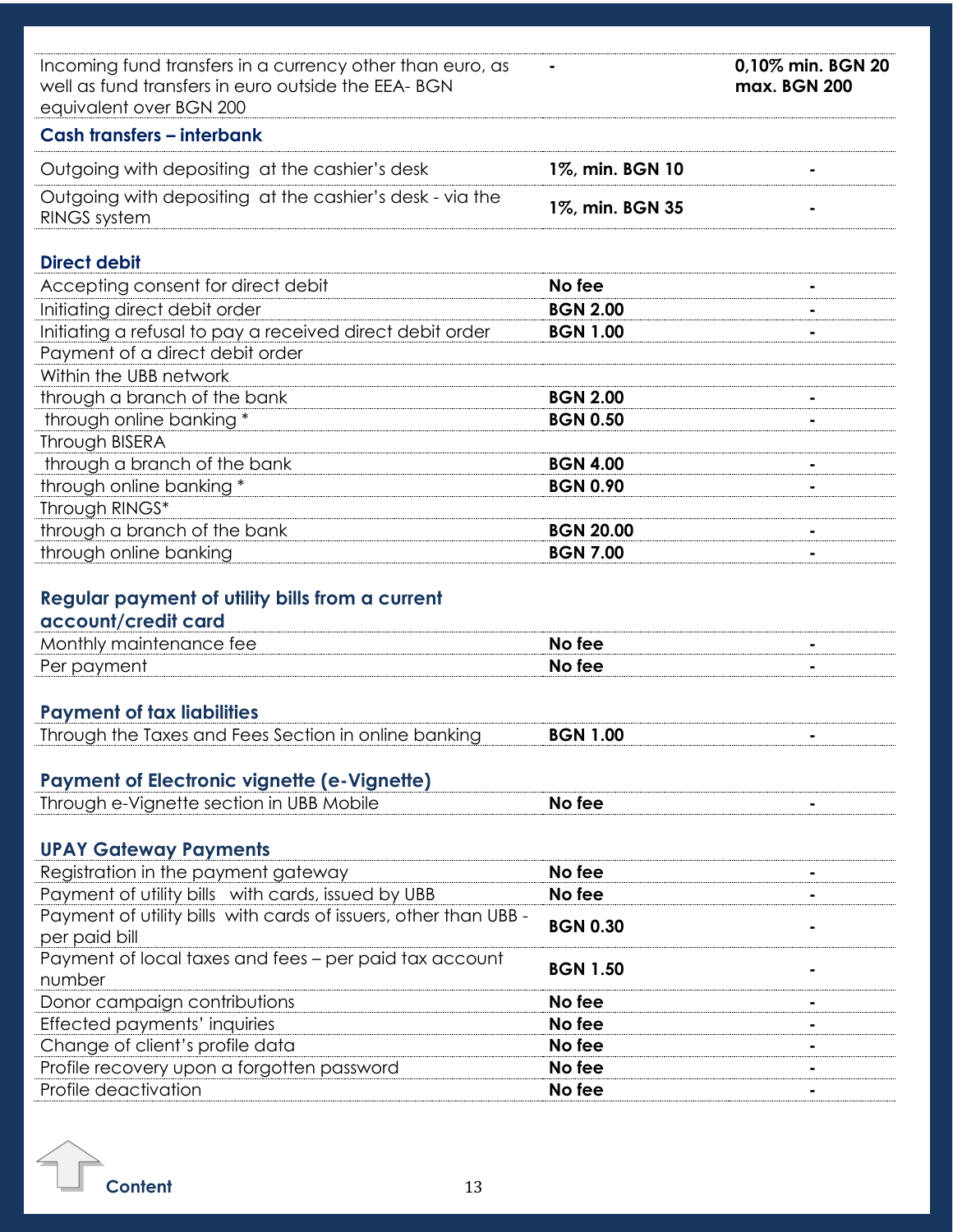| <b>Standing orders</b>                                                                                                          |                 |                 |
|---------------------------------------------------------------------------------------------------------------------------------|-----------------|-----------------|
| <b>Registration</b>                                                                                                             |                 |                 |
| Standing orders among accounts of the same holder                                                                               | No fee          |                 |
| Standing orders among accounts of different holders                                                                             | <b>BGN 1.00</b> |                 |
| <b>Transfers</b>                                                                                                                |                 |                 |
| <b>Intrabank Transfers</b>                                                                                                      |                 |                 |
| Among accounts of the same holder                                                                                               | No fee          |                 |
| Among accounts of different holders                                                                                             | <b>BGN 1.00</b> | <b>BGN 1.00</b> |
| Interbank Transfers via BISERA                                                                                                  | <b>BGN 2.00</b> |                 |
| Changing/Adding registration                                                                                                    | <b>BGN 1.00</b> |                 |
| Deactivation of Registration                                                                                                    | No fee          |                 |
| <b>Other</b>                                                                                                                    |                 |                 |
| Current year survey fee with correspondence to another                                                                          | <b>BGN 20</b>   | <b>BGN 60</b>   |
| bank                                                                                                                            |                 |                 |
| Previous years survey fee with correspondence to another<br>bank                                                                | <b>BGN 30</b>   | <b>BGN 80</b>   |
| For each additional message                                                                                                     |                 | <b>BGN 20</b>   |
| For amendment of the conditions of the transfer order                                                                           |                 | <b>BGN 65</b>   |
| Fee for cancelling a fund transfer in foreign currency                                                                          |                 | <b>BGN 65</b>   |
| Fee for manual processing of an incoming foreign currency -                                                                     |                 | <b>BGN 10</b>   |
| transfer due to non-specified IBAN (collected from the                                                                          |                 |                 |
| beneficiary of the transfer, except in cases when expenses                                                                      |                 |                 |
| to the transfer are "OUR")<br>Notes:                                                                                            |                 |                 |
| . The return of received transfers upon the beneficiary's order shall be considered a fund transfer;                            |                 |                 |
|                                                                                                                                 |                 |                 |
| . Outgoing transfer via RINGS, effected through an account with a distraint imposed thereon, shall be charged a fee of BGN 14   |                 |                 |
| . No fund transfer fees shall be collected upon purchase/sale and exchange of foreign currency between accounts with UBB        |                 |                 |
| . No fund transfer fee shall be collected upon a fund transfer within the Bank's network, between accounts of a client, ordered |                 |                 |
| via online and mobile banking.                                                                                                  |                 |                 |
| . Upon using a multiple transfer order to the state budget, each of the initiated outgoing BGN transfers shall be treated as a  |                 |                 |
| separately ordered payment;                                                                                                     |                 |                 |
| . Deadline for accepting orders for BGN transfers through BISERA for execution within the same business day shall be 19.30 h.   |                 |                 |
| . Deadline for accepting orders for BGN state budget transfers via BISERA for execution within the same business day shall be   |                 |                 |

• Deadline for accepting payments through RINGS for execution within the same business day shall be 15.00 h.;

• Orders for Intrabank transfers from and to account with UBB AD shall be accepted by 16.30 h. and shall be executed with value date the same business day;

• Interbank orders for fund transfers in foreign currency through a branch shall be accepted by 15.00h. Payments ordered after this hour shall be executed on the next business day;

• Interbank orders for fund transfers in foreign currency via online and mobile banking shall be accepted by 15.30h. Payments ordered after this hour shall be processed on the next business day;

• Fund transfers in foreign currencies in EUR, USD, CHF and GBP shall be executed with value date – the same business day:

- Fund transfers in foreign currencies of the other EEA countries, ordered via online and mobile banking, shall be executed with value date 1 business day, while those ordered through a branch - with value date up to 2 business days;

- Fund transfers in JPY, TRY, CAD, AUD, RUB, ordered via online and mobile banking and a branch of the bank shall be executed with value date 2 business days.



15.00 h.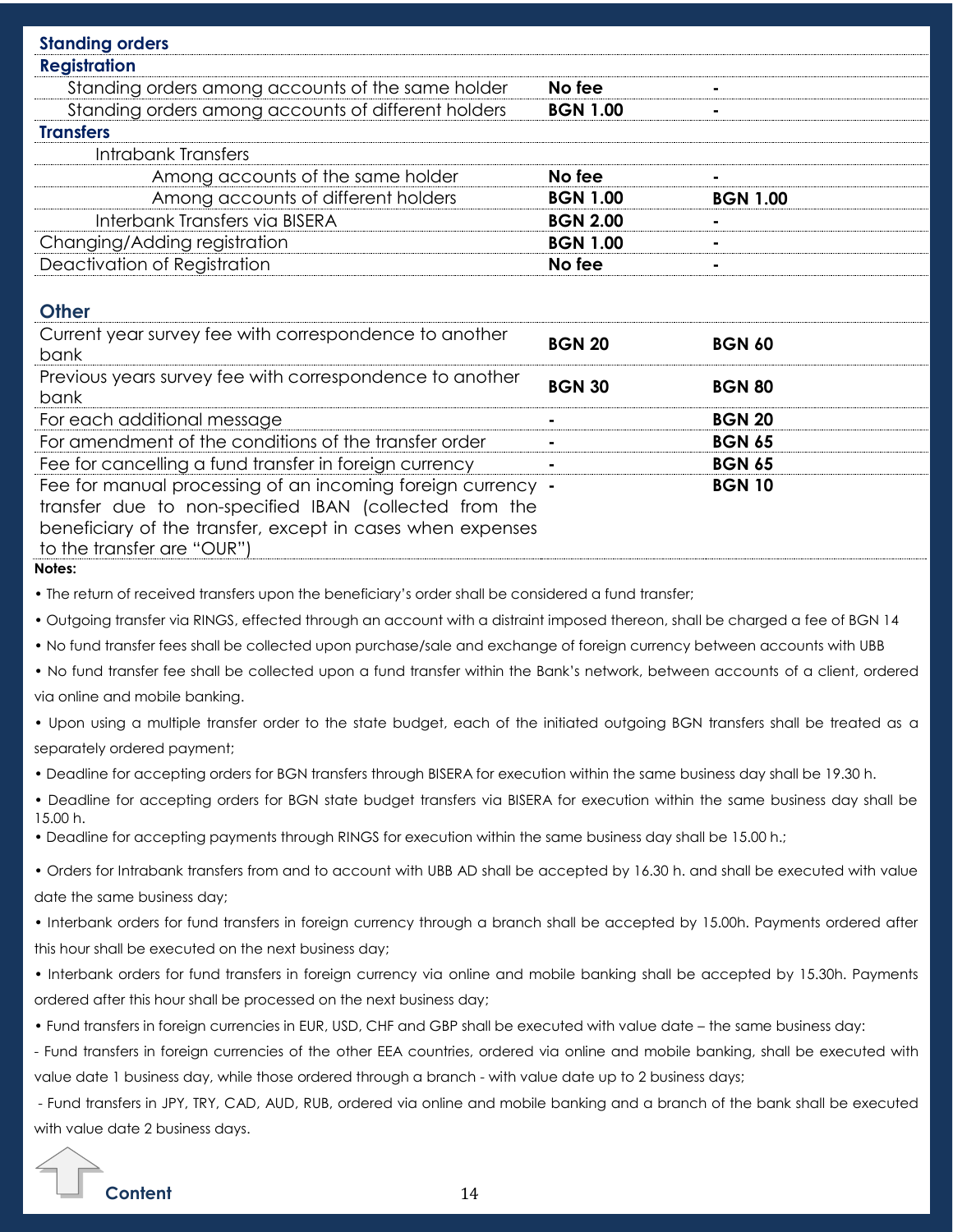- Express fund transfers via TARGET2 shall be executed only in EUR to banks in EEA countries, participating in TARGET 2;

• Deadline for processing incoming transfers in foreign currency within the business day - 16.30 h.;

• Fund transfers in ЕUR and in the national currencies of countries from the European Union/ European Economic Area to banks on the territory of the European Union and the European Economic Area shall be executed with an option for sharing the expenses between the payer and the beneficiary (SHA).

• For survey and change of an ordered foreign currency transfer apart from the fees of UBB, all fees of the correspondent banks, having originated in relation with these services, shall be additionally collected from the payer.

• Upon execution of outgoing fund transfers in foreign currency with expenses, shared between the payer and the beneficiary (SHA), the correspondent bank may deduct some costs from the fund transfer amount.

• Upon executing outgoing foreign currency transfers in USD with expenses OUR to banks in the USA, the Bank guarantees that the order will be executed without collecting fees from the correspondent bank in the USA, but it is possible the beneficiary's bank to withhold expenses from the transfer amount.

• No fee shall be collected upon a fund transfer in BGN, ordered through a branch (on paper) to accounts of UBB Asset Management AD, for subscription of units from UBB Mutual Funds.

• Transactions performed through the Taxes and Fees section in online banking are charged per taxable person, regardless of the number of paid liabilities.

• Upon payments through the UPAY Payment Gateway (www.ubbpay.bg site) the card issuing bank may charge additional fees, of which the client can obtain information from his/her issuing bank's tariff. Upon effecting payments through UPAY, UBB clients will not be charged additionally.

• Upon payment of local taxes and fees via the UPAY payment gateway one transaction may include a random number of a taxable person's obligations for local taxes and fees per different tax account numbers to the selected municipality, as the fee shall be applicable to the payment of all obligations under each individual tax account number, made with the respective transaction.

• Upon payment of utility bills through UPAY Payment Gateway a random number of bills to different companies can be paid with one card transaction, as the applicable fee is per separate paid bill.

• For standing order performed through saving accounts an additional fee is due according to the product's characteristics.

• In the cases when to an account of the Holder there is a received fund transfer in a currency, other than the account currency, the Bank shall credit the account as at the moment of posting the accounting entries, by converting the received amount at the announced for the day official buy /sell rates for the respective currency and for the account currency, applicable to electronic exchange of foreign currency.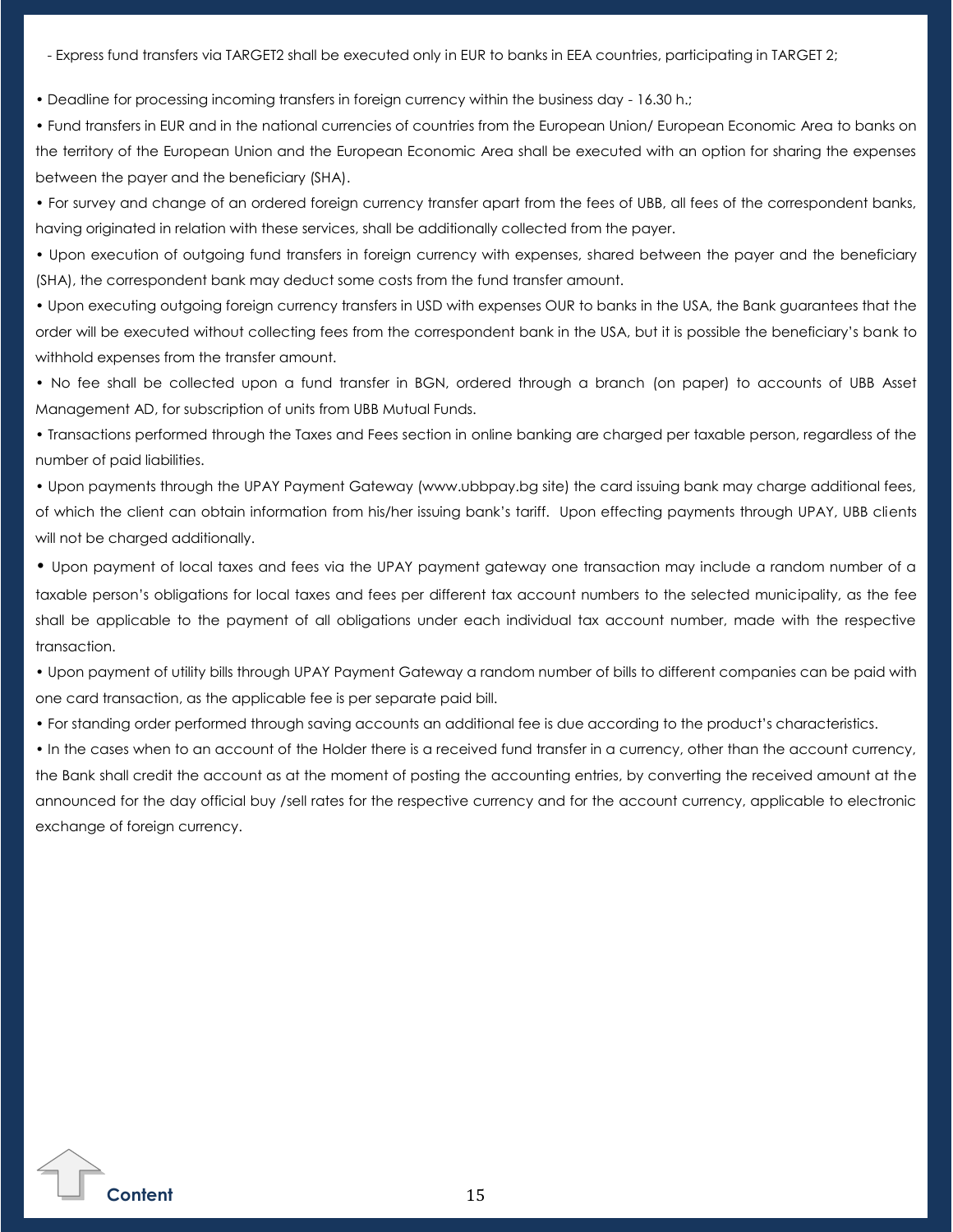# <span id="page-15-0"></span>**IV: CARDS**

# **International debit card VISA DEBIT /DEBIT MASTERCARD BGN**

| Card issuance                                                                                                                                       | No fee                          |
|-----------------------------------------------------------------------------------------------------------------------------------------------------|---------------------------------|
| Renewal of a card with expired validity                                                                                                             | No fee                          |
| Reissuance of a card with non - expired validity (lost, stolen, destroyed, due to a <b>BGN 5.00</b><br>change in the name on the plastic)           |                                 |
| Issuance of a subsequent or additional card (except for Debit Mastercard-<br>branded card for children/adolescents)                                 | <b>BGN 6.00</b>                 |
| Cash depositing at UBB ATMs                                                                                                                         | No fee                          |
| Cash withdrawal at UBB ATMs                                                                                                                         | <b>BGN 0.30</b>                 |
| ATM withdrawals from another bank in Bulgaria and in EEA countries                                                                                  | <b>BGN 1.20</b>                 |
| ATM withdrawals from a bank in non-EEA countries                                                                                                    | $BGN 5 + 1%$                    |
| Cash advance in UBB branch                                                                                                                          | $BGN 2 + 1%$                    |
| Cash advance in branch of another Bulgarian bank                                                                                                    | $BGN 5 + 1%$                    |
| Cash advance in a bank/ financial institution abroad                                                                                                | $BGN 5 + 1%$                    |
| Payment at UBB POS                                                                                                                                  | No fee                          |
| Payment at POS of another Bulgarian bank                                                                                                            | No fee                          |
| Payment at POS of a bank abroad                                                                                                                     | No fee                          |
| Transfer at an ATM of amounts between a card and another account                                                                                    | No fee                          |
| Account balance inquiry at an UBB ATM                                                                                                               | <b>BGN 0.40</b>                 |
| Account balance inquiry at an ATM of another bank in Bulgaria                                                                                       | <b>BGN 0.60</b>                 |
| Account balance inquiry at an ATM abroad                                                                                                            | <b>BGN 1.50</b>                 |
| Fee upon transactions for betting and gambling purposes, amount refunds<br>included                                                                 | 2% of the transaction<br>amount |
| PIN change (only at UBB ATM)                                                                                                                        | No fee                          |
| Unblocking a card, because of entered 3 wrong PIN codes                                                                                             | No fee                          |
| Blocking a lost/ stolen card                                                                                                                        | No fee                          |
| Generating a new PIN                                                                                                                                | <b>BGN 1.00</b>                 |
| SMS notifications for each transaction over BGN 100 (valid until 01.09.2019)                                                                        | No fee                          |
| Changes of card data trough the Client Service Center (servicing branch for<br>the card, updating names on card plastics upon the card's reissuing) | No fee                          |
| Changes in a daily transaction limit through the Client Service Center*                                                                             | <b>BGN 5.00</b>                 |
| Changes in card data through a branch of the bank (transaction limit, account<br>number, servicing branch for the card)                             | <b>BGN 5.00</b>                 |
| Receipt of a card or a PIN code from a branch other than the issuing one                                                                            | <b>BGN 5.00</b>                 |
| Delivery for a card to an address in Bulgaria (VAT incl.)                                                                                           | <b>BGN 5.00</b>                 |
| Debit cards transactions limits:                                                                                                                    |                                 |
| Total daily limit for cash withdrawal                                                                                                               | <b>BGN 2000</b>                 |
| Daily limit for payment at merchants                                                                                                                | <b>BGN 10 000</b>               |
| Number of card transactions per calendar day                                                                                                        | 10                              |

*\* Upon the client's request there is a possibility for increasing the cash limit for a certain period of time. The cash withdrawal limit for debit cards within 24 hours is BGN 2000. On non-business days, as well as in the time periods between 18.00 h. and 08.00 h. it is possible this limit to be restricted up to BGN 400.*

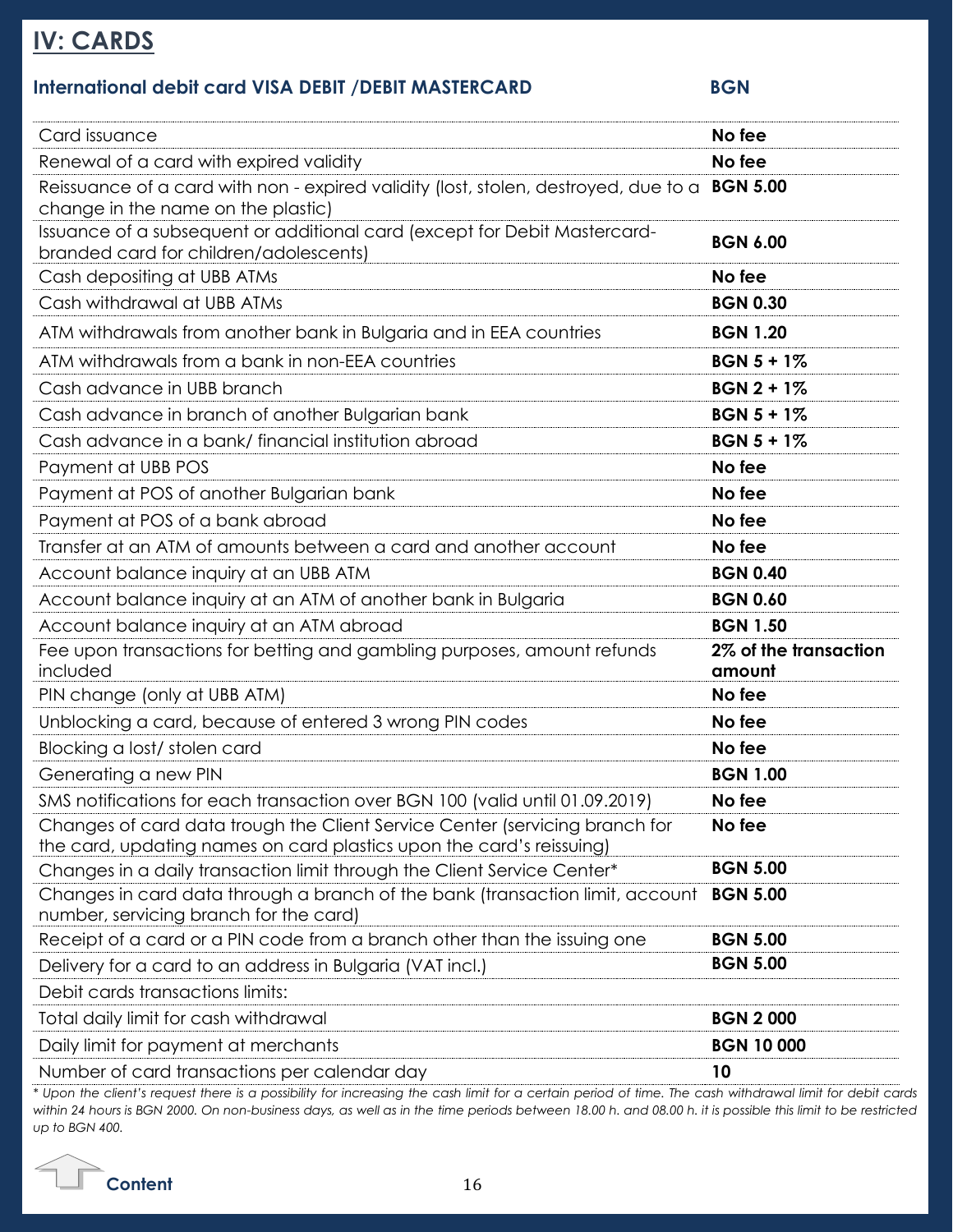| Primary - offered to a main account of the child/adolescent, or                                                                                                                                                                                             |                   |
|-------------------------------------------------------------------------------------------------------------------------------------------------------------------------------------------------------------------------------------------------------------|-------------------|
| additional - offered to a main account of a parent/guardian,<br>contactless debit card of the Debit MasterCard brand for<br>children/adolescents (aged from 14 up to 18 years) with two designs to<br>choose from and a micro card with a payment accessory | <b>BGN</b>        |
| Card issuance                                                                                                                                                                                                                                               | No fee            |
| Micro card with accessory for contactless payment                                                                                                                                                                                                           | No fee            |
| Reissuance of primary card, non-expired validity (lost, stolen, destroyed)                                                                                                                                                                                  | No fee            |
| Reissuance of additional card or micro card with accessory, non-expired<br>validity (lost, stolen, destroyed)                                                                                                                                               | <b>BGN 5.00</b>   |
| <b>Fees and Transaction limits</b>                                                                                                                                                                                                                          |                   |
| Payment at UBB POS                                                                                                                                                                                                                                          | No fee            |
| Payment at POS of another Bulgarian bank                                                                                                                                                                                                                    | No fee            |
| Cash withdrawal at UBB ATMs                                                                                                                                                                                                                                 | No fee            |
| ATM withdrawals from another bank in Bulgaria and in EEA countries for<br>primary debit card for children/adolescents (aged from 14 up to 18 years)<br>offered to a main account of the child/adolescent                                                    | <b>BGN 0.30</b>   |
| ATM withdrawals from another bank in Bulgaria and in EEA countries for<br>additional debit card for children/adolescents (aged from 14 up to 18 years)<br>offered to a main account of a parent/guardian                                                    | <b>BGN 1.20</b>   |
| Daily limit for cash withdrawal                                                                                                                                                                                                                             | <b>BGN 100.00</b> |
| Daily limit for payment at merchants                                                                                                                                                                                                                        | <b>BGN 100.00</b> |
| Total daily limit for cash withdrawal<br>and payment at merchants                                                                                                                                                                                           | <b>BGN 100.00</b> |

#### **Notes:**

● Primary contactless debit card of the Debit MasterCard brand for children/adolescents (aged from 14 up to 18 years) with two designs to choose from is being offered to an account of the child/adolescent

● Additional contactless debit card of the Debit MasterCard brand for children/adolescents (aged from 14 up to 18 years) with two designs to choose from is being offered to an account of a parent/guardian

● For all other services and transactions with a debit card of the Debit MasterCard brand for children/adolescents (aged from 14 up to 18 years) with two designs to choose from the applicable fees and commissions shall be those, applied to the International Debit Card of the DEBIT MASTERCARD brand

● Withdrawal with micro card is possible at ATM that supports contactless functionality.

**[C](#page-0-0)ontent** 17

● Micro card and accessory are offered always together.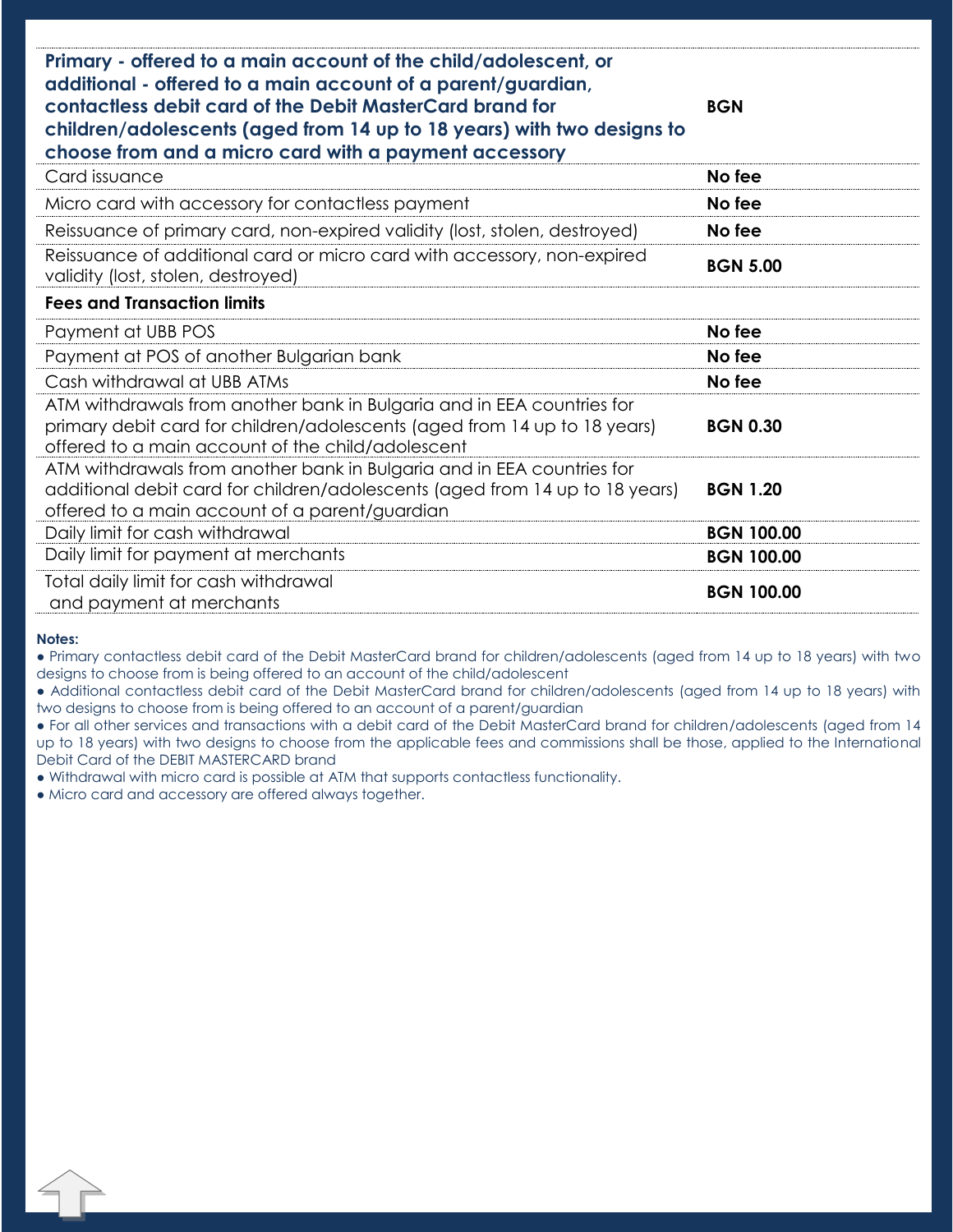# **International debit card VISA GOLD DEBIT/ WORLD DEBIT MASTERCARD BGN**

| Card issuance                                                                                                                                        | No fee                             |
|------------------------------------------------------------------------------------------------------------------------------------------------------|------------------------------------|
| Payment instrument - annual maintenance fee                                                                                                          |                                    |
| Visa Gold Debit                                                                                                                                      | <b>BGN 50.00</b>                   |
| <b>World Debit Mastercard</b>                                                                                                                        | <b>BGN 100.00</b>                  |
| Renewal of a card with expired validity                                                                                                              | No fee                             |
| Reissuance of a card with non - expired validity (lost, stolen, destroyed, due                                                                       |                                    |
| to a change in the name on the plastic)                                                                                                              | <b>BGN 15.00</b>                   |
| Issuance of subsequent or additional card                                                                                                            | <b>BGN 15.00</b>                   |
| Cash depositing at UBB ATMs                                                                                                                          | No fee                             |
| Cash withdrawal at UBB ATMs                                                                                                                          | <b>BGN 0.50</b>                    |
| ATM withdrawals from another bank in Bulgaria and in EEA countries                                                                                   | <b>BGN 1.20</b>                    |
| ATM withdrawals from a bank in non-EEA countries                                                                                                     | $BGN 6 + 1.5%$                     |
| Cash advance in UBB branch                                                                                                                           | $BGN 2 + 1%$                       |
| Cash advance in branch of another Bulgarian bank                                                                                                     | <b>BGN 6 + 1.5%</b>                |
|                                                                                                                                                      | min. BGN 20                        |
| Cash advance in a bank/ financial institution abroad                                                                                                 | $BGN 6 + 1.5%$                     |
|                                                                                                                                                      | min. BGN 20                        |
| Payment at UBB POS                                                                                                                                   | No fee                             |
| Payment at POS of another Bulgarian bank                                                                                                             | No fee                             |
| Payment at POS of a bank abroad                                                                                                                      | No fee                             |
| Transfer at an ATM of amounts between a card and another account                                                                                     | No fee                             |
| Account balance inquiry at an UBB ATM                                                                                                                | <b>BGN 0.40</b><br><b>BGN 0.60</b> |
| Account balance inquiry at an ATM of another bank in Bulgaria<br>Account balance inquiry at an ATM abroad                                            | <b>BGN 1.50</b>                    |
| Fee upon transactions for betting and gambling purposes, amount refunds                                                                              | 2% of the transaction              |
| included                                                                                                                                             | amount                             |
| PIN change (only at UBB ATM)                                                                                                                         | No fee                             |
| Unblocking a card, because of entered 3 wrong PIN codes                                                                                              | No fee                             |
| Blocking a lost/stolen card                                                                                                                          | No fee                             |
| Generating a new PIN                                                                                                                                 | <b>BGN 1.00</b>                    |
| SMS notifications for each transaction over BGN 100 (valid until 01.09.2019)                                                                         | No fee                             |
| Changes of card data through the Client Service Center (servicing branch for<br>the card, updating names on card plastics upon the card's reissuing) | No fee                             |
| Changes in a daily transaction limit through the Client Service Center                                                                               | <b>BGN 5.00</b>                    |
| Changes in card data through a branch of the bank (transaction limit,<br>account number, servicing branch for the card)                              | <b>BGN 5.00</b>                    |
| Receipt of a card or a PIN code from a branch other than the issuing one                                                                             | <b>BGN 5.00</b>                    |
| Delivery for a card to an address in Bulgaria (VAT incl.)                                                                                            | <b>BGN 5.00</b>                    |
| VISA Gold / World Debit Mastercard transactions limit                                                                                                |                                    |
| Total daily limit for cash withdrawal                                                                                                                | <b>BGN 5 000</b>                   |
| Daily limit for payment at merchants                                                                                                                 | <b>BGN 20 000</b>                  |
| Number of card transactions per calendar day                                                                                                         | 20                                 |

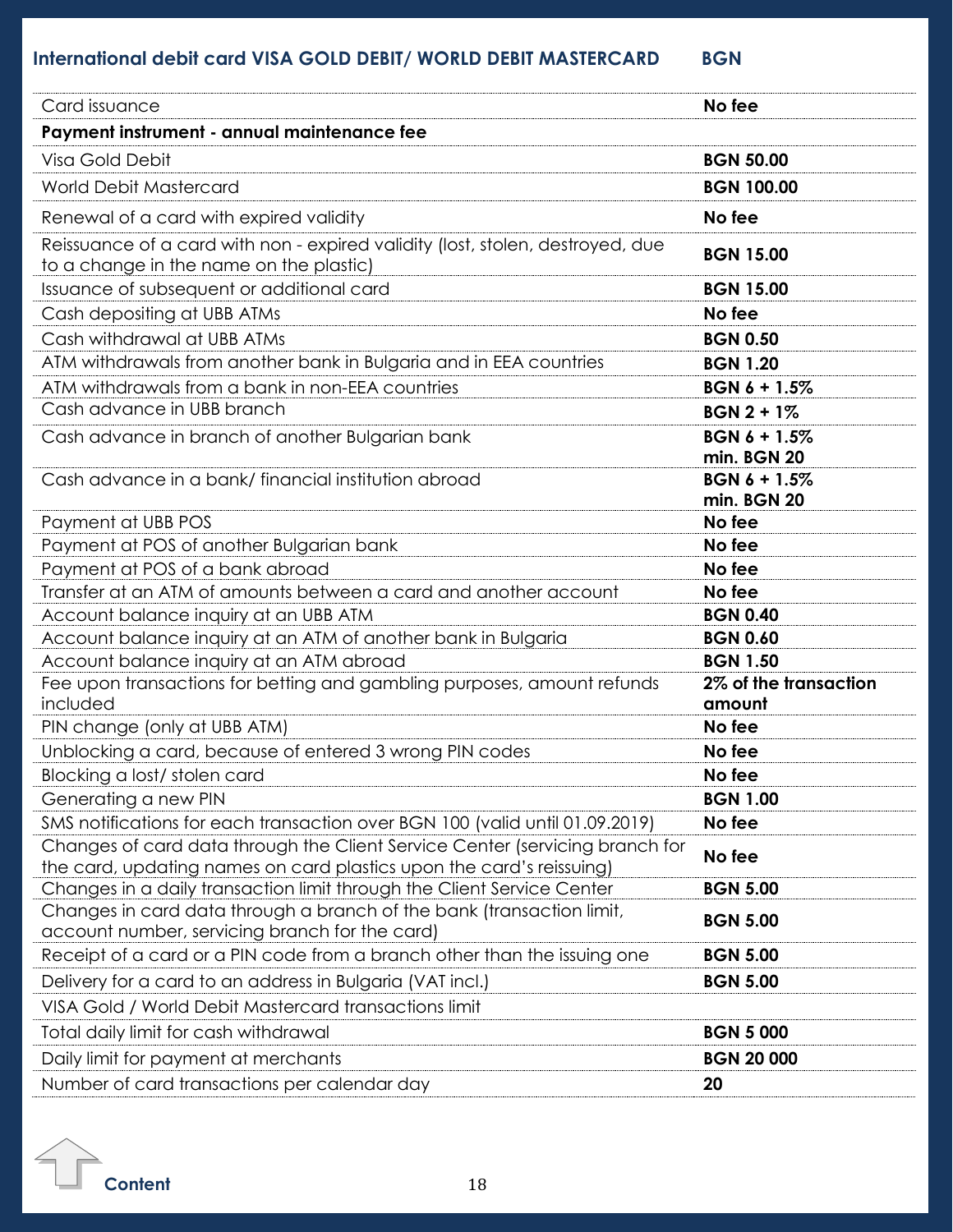# **International credit cards MASTERCARD and VISA** BGN

| Payment instrument - MasterCard, Visa, Visa Electron card - annual<br>maintenance fee for the first year                                                                                   | <b>BGN 24</b>                                  |
|--------------------------------------------------------------------------------------------------------------------------------------------------------------------------------------------|------------------------------------------------|
| Payment instrument - Visa Gold and Master Card Gold card - annual<br>maintenance fee for the first year                                                                                    | <b>BGN 60</b>                                  |
| Payment instrument - MasterCard and Visa card - annual maintenance fee<br>after the first year                                                                                             | <b>BGN 48</b>                                  |
| Payment instrument - Visa Gold and Master Card Gold - annual maintenance<br>fee after the first year                                                                                       | <b>BGN 120</b>                                 |
| Application fee                                                                                                                                                                            | No fee                                         |
| Credit assessment fee                                                                                                                                                                      | No fee                                         |
| Cash depositing at UBB ATMs                                                                                                                                                                | No fee                                         |
| Cash withdrawal at UBB ATMs                                                                                                                                                                | $BGN 4 + 3%$                                   |
| ATM withdrawals from another bank in Bulgaria and in EEA countries                                                                                                                         | $BGN 5 + 3%$                                   |
| ATM withdrawals from a bank in non-EEA countries                                                                                                                                           | <b>BGN 7 + 3%</b>                              |
| Cash withdrawal at a POS in UBB branch                                                                                                                                                     | 3%, min. BGN 4                                 |
| Cash withdrawal at a POS of another bank                                                                                                                                                   | 3%, min. BGN 20                                |
| Cash withdrawal at a POS abroad                                                                                                                                                            | 3%, min. BGN 10                                |
| Payment of goods and services at merchant in Bulgaria                                                                                                                                      | No fee                                         |
| Payment of goods and services at merchant abroad                                                                                                                                           | No fee                                         |
| Fee upon transactions for betting and gambling purposes, amount refunds<br>included                                                                                                        | 2% of the transaction<br>amount                |
| Penalty fee for unauthorized exceeding the limit                                                                                                                                           | <b>BGN 30</b>                                  |
| Min. mandatory amount of monthly repayment installment (includes the total<br>amount of the due fees, commissions and interest plus min. 3% of the amount of<br>the effected transactions) | 3% min. BGN 10                                 |
| Changes in card data through a branch of the bank (transaction limit, servicing<br>branch for the card)                                                                                    | <b>BGN6</b>                                    |
| Changes in card data through the Client Service Center (servicing branch for<br>the card, updating names on card plastics upon the card's reissuing)                                       | No fee                                         |
| Changes in a transaction limit through the Client Service Center                                                                                                                           | <b>BGN6</b>                                    |
| Temporary blocking a card (upon a client's request)                                                                                                                                        | No fee                                         |
| Generating a new PIN                                                                                                                                                                       | <b>BGN2</b>                                    |
| Reissuance of a card with non - expired validity (lost, stolen, destroyed, due to a<br>change in the name on the plastic)                                                                  | <b>BGN 20</b>                                  |
| Reissuance of a card with non - expired validity upon the bank's initiative                                                                                                                | No fee                                         |
| Deferral of a credit card purchase into 3 or 6 equal installments                                                                                                                          | $3%$ of the<br>transaction's value,<br>one-off |
|                                                                                                                                                                                            |                                                |

 $\Gamma$ **[C](#page-0-0)ontent** 19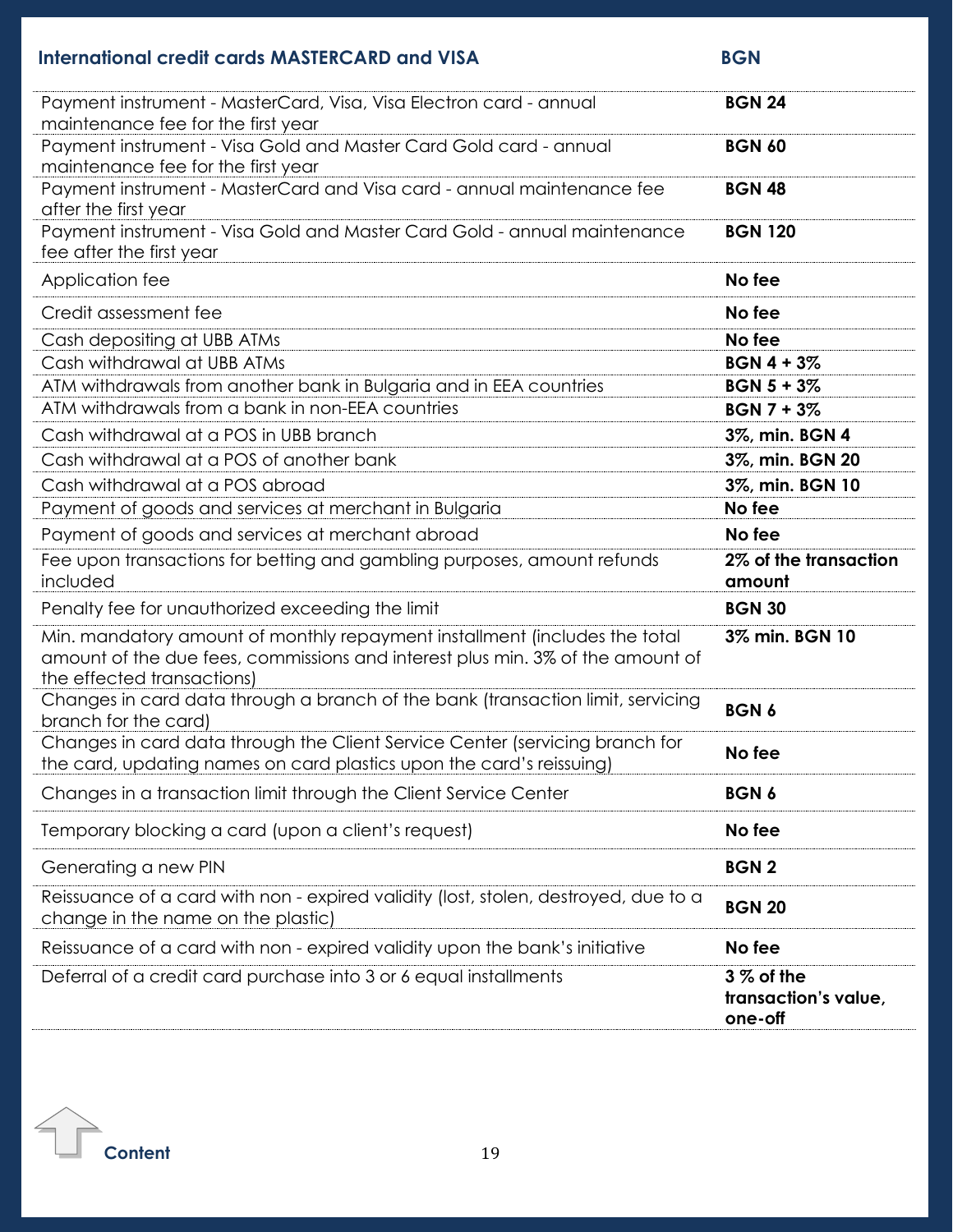| Deferral of a credit card purchase into 9 or 12 equal installments                                                                                  | $6\%$ of the<br>transaction's value,<br>one-off |
|-----------------------------------------------------------------------------------------------------------------------------------------------------|-------------------------------------------------|
| Unsubstantiated chargeback of accrued interest and amounts payable on a<br>credit card for past periods (for statements, different from the last 3) | <b>BGN 10</b>                                   |
| Receipt of a card or a PIN code from a branch other than the issuing one                                                                            | <b>BGN5</b>                                     |
| Card balance inquiry at an UBB ATM                                                                                                                  | <b>BGN 0.40</b>                                 |
| Card balance inquiry at an ATM of another bank in Bulgaria                                                                                          | <b>BGN 0.60</b>                                 |
| Card balance inquiry at an ATM abroad                                                                                                               | <b>BGN 1.50</b>                                 |
| Receipt of a card or PIN code abroad                                                                                                                | <b>BGN 100*</b>                                 |

*\*This fee is valid only for deliveries to Zone 1 countries. For delivery to countries outside Zone 1 the fee shall be in accordance with the tariff of the respective courier company, as the expenses shall be borne by the client and shall be deducted from the credit card limit upon its activation. In case there is a PIN code also delivered with the credit card, it shall be packed in a different parcel.*

#### **Limits for transactions with credit cards over 7 subsequent days:**

| Transaction limit upon payment at merchant          | up to 100% of the<br>approved credit limit                    |
|-----------------------------------------------------|---------------------------------------------------------------|
| Transaction limit upon cash withdrawal at a POS/ATM | up to $100\%$ of the<br>approved credit limit                 |
| Transaction's number (per week)                     | 50                                                            |
| Fee for restructuring loan                          | 0.5% of the disbursed<br>amount, min. BGN 15,<br>max. BGN 500 |

### **Other operations with international bank cards**

Obtaining cash upon a purchase at a POS of UBB AD

| Visa/Mastercard Credit Card                                                                                           | <b>BGN 1.50</b>    |
|-----------------------------------------------------------------------------------------------------------------------|--------------------|
| Visa/Mastercard Debit Card                                                                                            | <b>BGN 0.20</b>    |
| Obtaining cash upon a purchase at a POS of another bank                                                               |                    |
| Visa/Mastercard Credit Card                                                                                           | <b>BGN 3.00</b>    |
| Visa/Mastercard Debit Card                                                                                            | <b>BGN 0.40</b>    |
| Opening an account, related to international credit card                                                              | No fee             |
| Opening of arbitration procedure to Mastercard and VISA, payable to the<br>respective international card organization | <b>USD/EUR 250</b> |
| Considering a chargeback from an arbitration procedure to an international<br>card organization - Mastercard and VISA | <b>USD/EUR 250</b> |
| Withdrawing at a POS with a debit or credit card issued by another bank                                               | 3.0%, min. 10 BGN  |
|                                                                                                                       |                    |

#### **Notes:**

• For changing the way of repayment under credit cards, from payment in cash to payment from account, no fee shall be collected for changing card data.

• Deposits at ATMs made by 17.00 h. shall be posted with value date the same business day. Deposits made after 17.00 h. shall be posted with value date the next business day. Deposits made on non-business days shall be posted with value date on the next business day;

• No fee shall be collected for issuance of a primary or additional card to the Privilege account;

• EEA – European Economic Area.

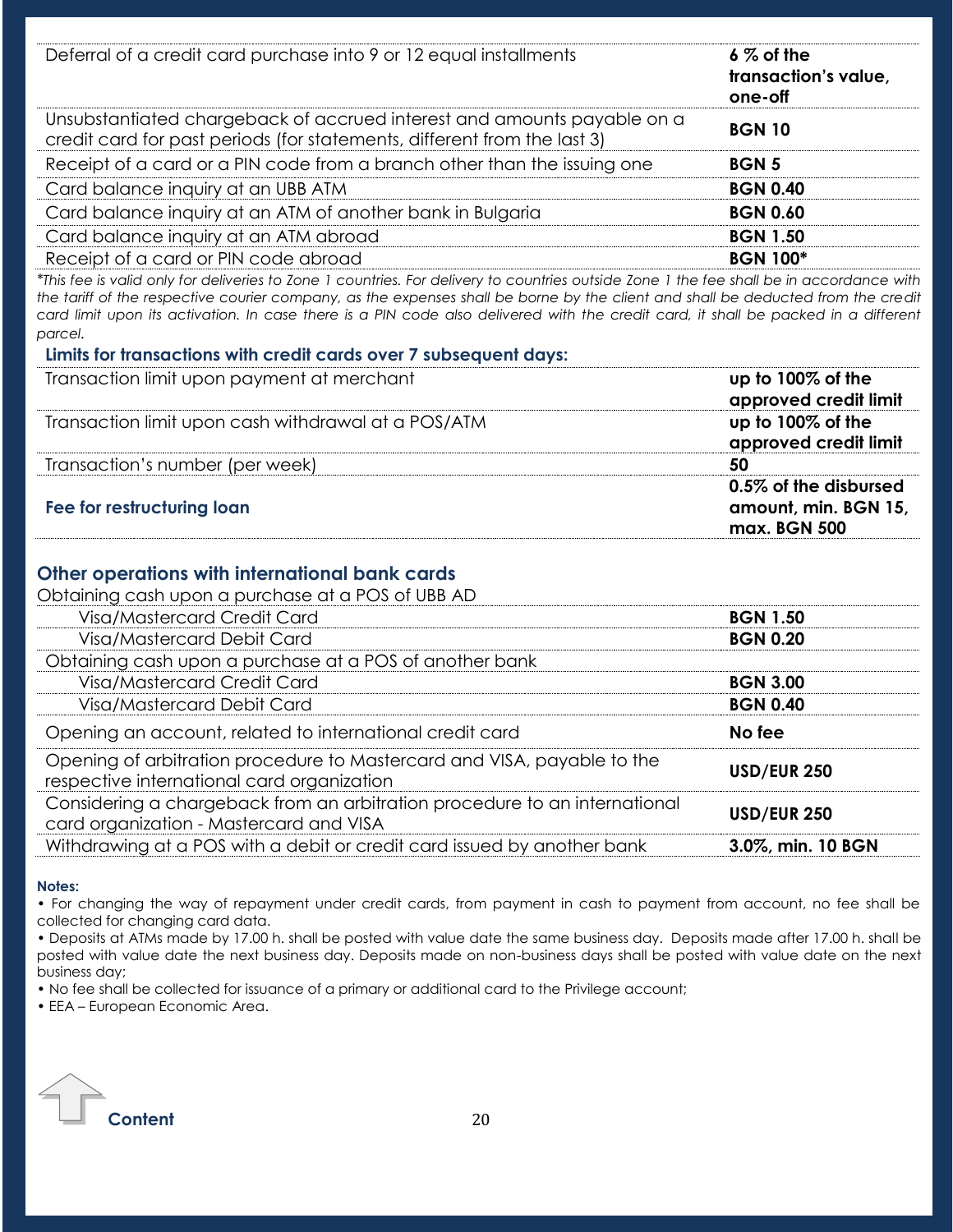<span id="page-20-0"></span>

As of 15.03.2019 this service has been discontinued.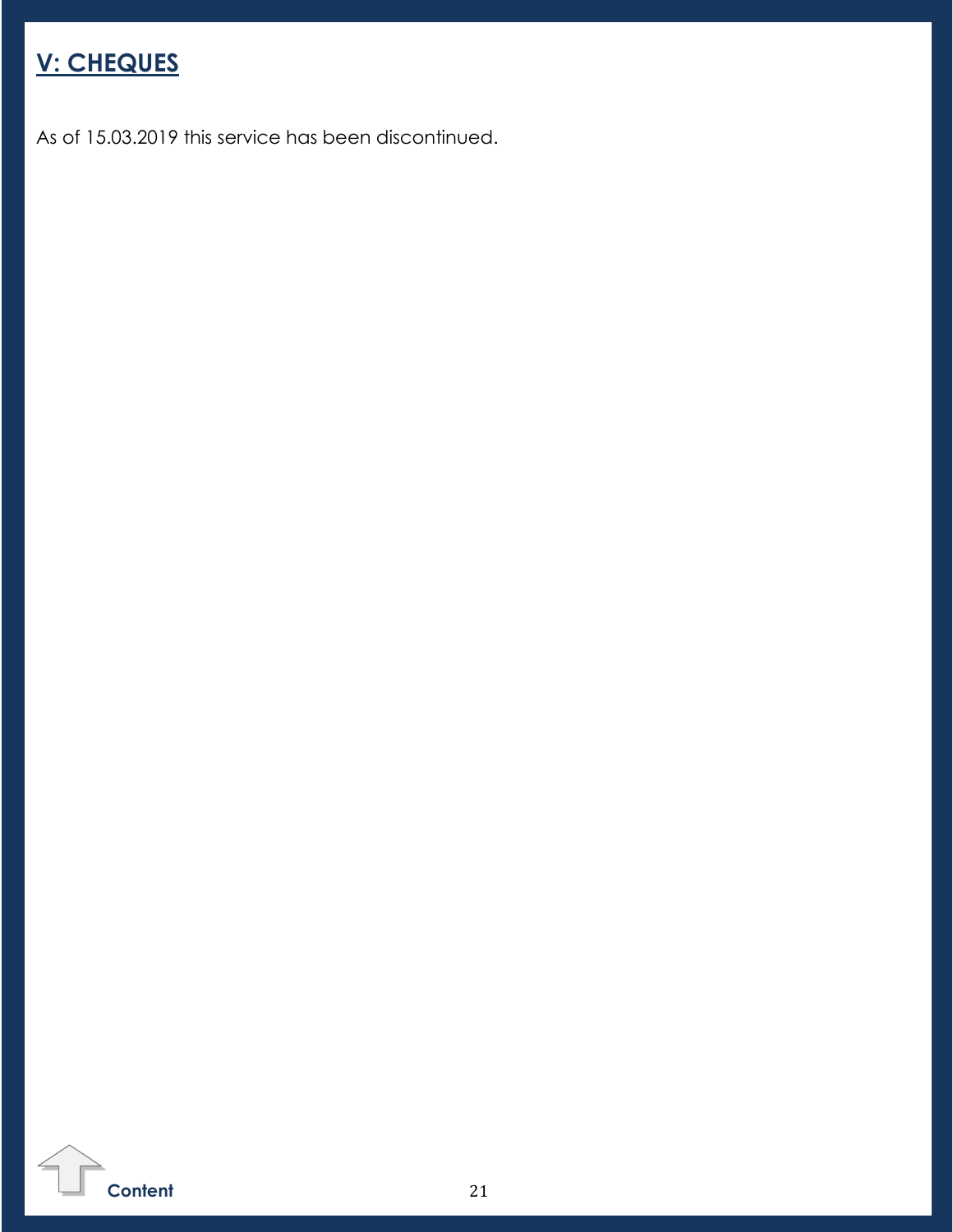# <span id="page-21-0"></span>**VI: WESTERN UNION**

As of 02.01.2018 this service has been discontinued.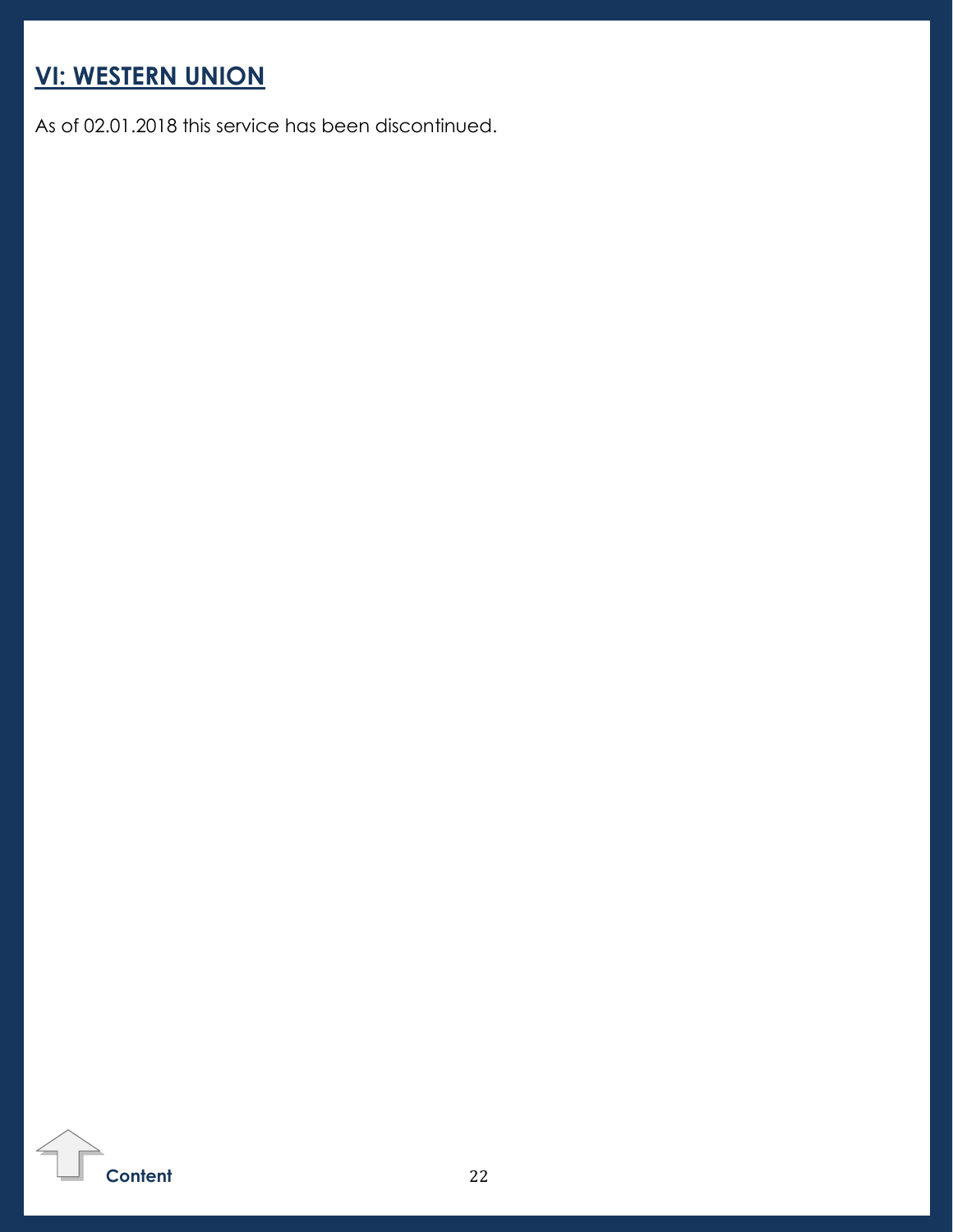# <span id="page-22-0"></span>**VII: OPERATIONS WITH CORPORATE SECURITIES AND COMPENSATORY INSTRUMENTS ON THE BULGARIAN STOCK EXCHANGE AND OTC, WHICH ARE REGISTRATED IN THE CENTRAL DEPOSITORY**

| SERVICE TYPE BGN                                                                                                                                              | <b>BGN4</b>                                   |
|---------------------------------------------------------------------------------------------------------------------------------------------------------------|-----------------------------------------------|
| For placing a buy / sell order                                                                                                                                |                                               |
| For placing a buy/ sell order through U-Broker                                                                                                                | No fee                                        |
| Effecting a buy/ sell order for shares, compensatory instruments, rights and<br>stakes:                                                                       |                                               |
| Up to BGN 1000                                                                                                                                                | 2%, min. BGN 4                                |
| From BGN 1 000 up to BGN 3 000 incl.                                                                                                                          | BGN 20 + 1.75% for the<br>amount above 1 000  |
| From BGN 3000 up to BGN 5000 incl.                                                                                                                            | BGN 55 + 1,5% for the<br>amount above 3000    |
| From BGN 5 000 up to BGN 10 000 incl.                                                                                                                         | BGN 85 + 1,2% for the<br>amount above 5 000   |
| From BGN 10 000 up to BGN 20 000 incl.                                                                                                                        | BGN 145 + 1% for the<br>amount above 10 000   |
| From BGN 20 000 up to BGN 50 000 incl.                                                                                                                        | BGN 245 + 0.8% for the<br>amount above 20 000 |
| Over BGN 50 000                                                                                                                                               | BGN 485 + 0.5% for the<br>amount above 50 000 |
| Effecting a buy/sell order for corporate bonds                                                                                                                | 0.1%, min. BGN 4                              |
| For deals with corporate securities, compensatory instruments, rights and<br>stakes effected through U-Broker                                                 | 0.5%, min. BGN 2                              |
| For deals with corporate bonds effected through U-Broker                                                                                                      | 0.1%, min. BGN 2                              |
| Order to exchange compensatory instruments for shares                                                                                                         |                                               |
| Up to BGN 30 000 – on the nominal value                                                                                                                       | 0.8%, min. BGN 10                             |
| Over BGN 30 000 - on the nominal value                                                                                                                        | BGN 240 + 0.6% for the<br>amount above 30 000 |
| Order for transfer of securities from proprietary account into a client<br>account with UBB AD                                                                | <b>BGN4</b>                                   |
| Deals on a non-regulated /OTC market/ - shares                                                                                                                | 0.8%, min. BGN 10,<br>max. BGN 800            |
| Participation fee for increasing the capital of a company                                                                                                     | <b>BGN 10</b>                                 |
| Issuance of a document certifying ownership of financial instruments held in<br>a client account under management by UBB AD with the Central Depository<br>AD | <b>BGN4</b>                                   |
| For transfer to another investment intermediary                                                                                                               | <b>BGN 10</b>                                 |
| For underwriting by another investment intermediary                                                                                                           | <b>BGN4</b>                                   |
| For fulfillment of an order for replacement of financial instruments                                                                                          | <b>BGN 10</b>                                 |
| Issuance of a document certifying ownership of financial instruments in a<br>personal account with the Central Depository upon termination of an<br>agreement | <b>BGN4</b>                                   |
| Other deals and services, relating to investment intermediation                                                                                               | negotiable                                    |
|                                                                                                                                                               |                                               |

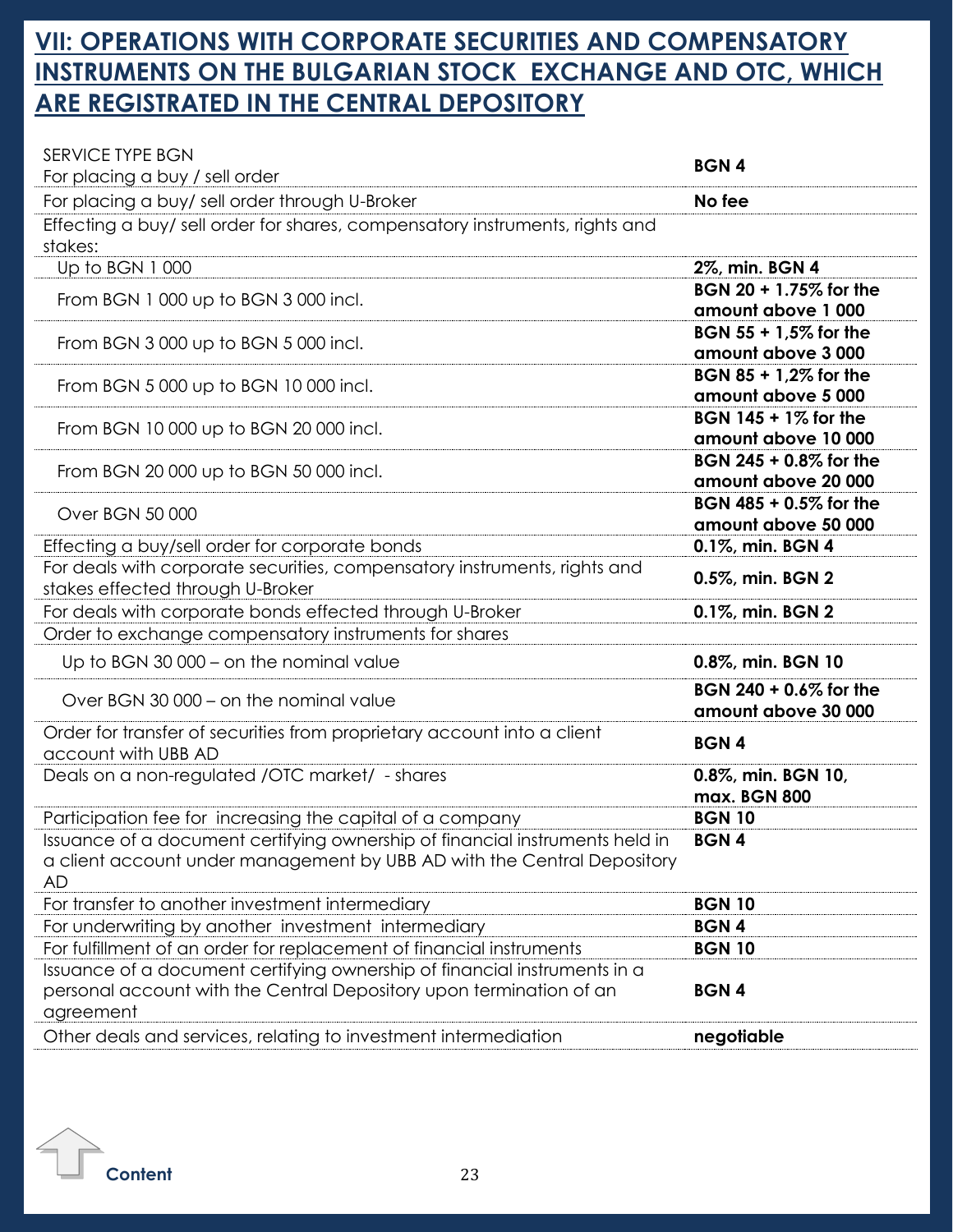# **VIII: OPERATIONS WITH BULGARIAN GOVERNMENT SECURITIES AND INTERNATIONAL BONDS**

### <span id="page-23-0"></span>**Bulgarian government bonds issued on the internal market under Ordinance 5 of MF and BNB**

Primary market:

| 0.06%, min BGN 10 |
|-------------------|
| <b>BGN 10</b>     |
|                   |
| <b>BGN 15</b>     |
| <b>BGN 15</b>     |
| <b>BGN 15</b>     |
| 0.03%             |
| <b>BGN 20</b>     |
| <b>BGN 10</b>     |
| <b>BGN</b>        |
| <b>BGN 25</b>     |
|                   |

#### **Note:**

• The fees and commissions for processing deals with government securities shall be paid in BGN, as the par value of Government securities, issued in foreign currency shall be considered an absolute figure in BGN.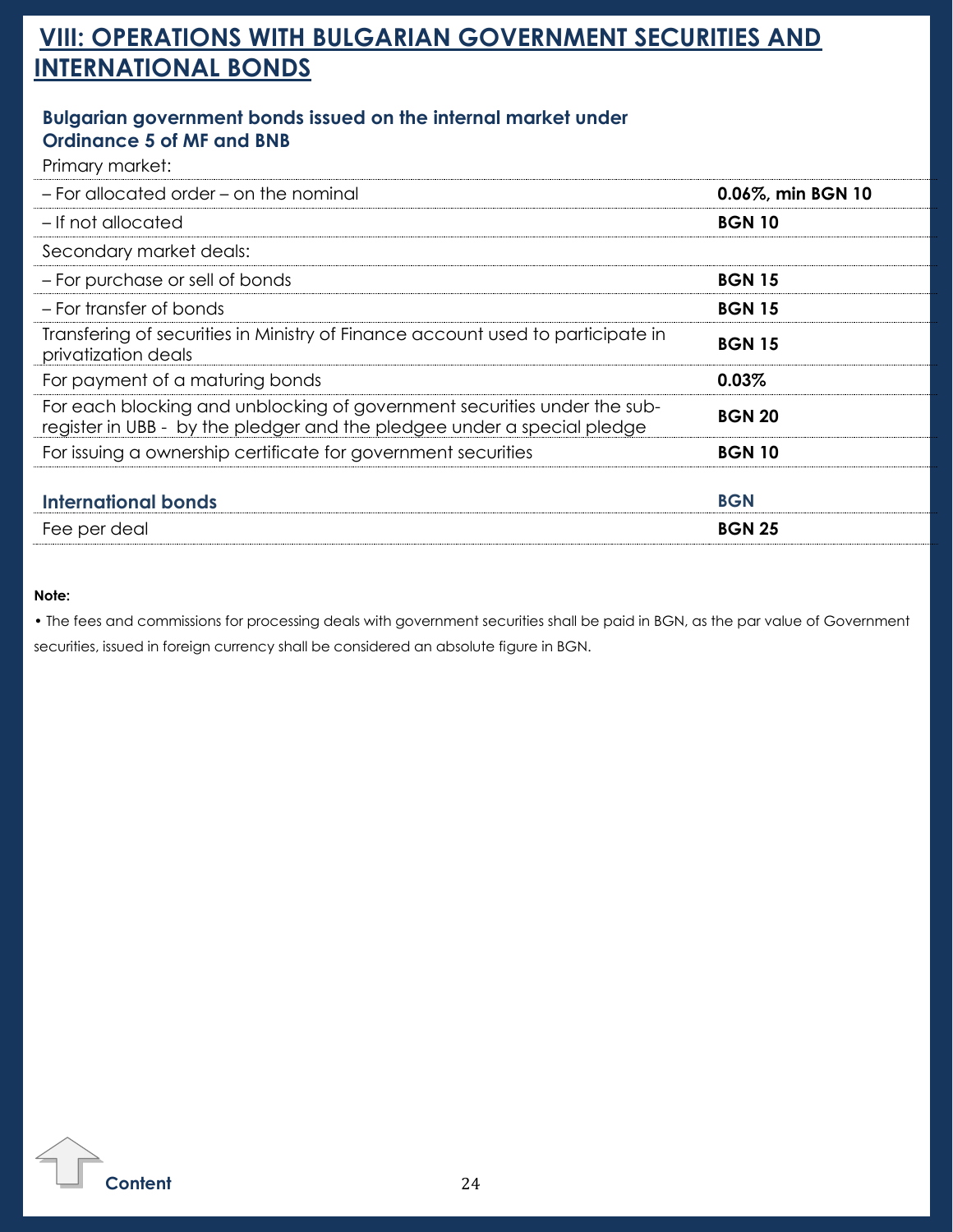# <span id="page-24-0"></span>**IX: LOANS**

| <b>Debit card/ Current account Overdraft</b>                                                                       |                                                            |
|--------------------------------------------------------------------------------------------------------------------|------------------------------------------------------------|
| Application fee for a loan, collateralized with a pledge of future receivables -<br>upon submitting an application | No fee                                                     |
| Application fee for a loan, collateralized with a pledge of receivables                                            | No fee                                                     |
| Fee for documents' review and processing                                                                           |                                                            |
| For overdraft with a limit up to BGN 1000 incl.                                                                    | <b>BGN 15</b>                                              |
| For overdraft with a limit from BGN 1 000 up to BGN 5 000                                                          | <b>BGN 30</b>                                              |
| For limits over BGN 5000                                                                                           | <b>BGN 50</b>                                              |
| Terms Renegotiation Fee                                                                                            | <b>BGN 15</b>                                              |
| Fee for restructuring loan                                                                                         | 0.5% of the disbursed amount.<br>min. BGN 15, max. BGN 500 |
| <b>Consumer loan</b>                                                                                               |                                                            |
| Fee for documents' review and processing                                                                           |                                                            |
| For loans up to BGN 1000 incl.                                                                                     | <b>BGN 30</b>                                              |
| For loans from BGN 1 001 up to BGN 5 000                                                                           | <b>BGN 80</b>                                              |
| For loans from BGN 5 001 up to BGN 12 000                                                                          | <b>BGN 190</b>                                             |
| For loans from BGN 12001 up to BGN 20000                                                                           | <b>BGN 250</b>                                             |
| For loans over BGN 20001                                                                                           | <b>BGN 300</b>                                             |
| Fee for prepayment under a consumer loan with a fixed interest rate*                                               |                                                            |
| * When the remaining period of the loan agreement is longer than one year                                          | 1% of the prepaid<br>amount of the<br>principal            |
| * When the remaining period of the loan agreement is shorter than one year                                         | 0.5% of the prepaid<br>amount of the                       |

**principal**

*\*The fee shall be charged on applications submitted after 14.10.2013.* **United loan**

Fee for documents' review and processing **BGN 150 BGN 150**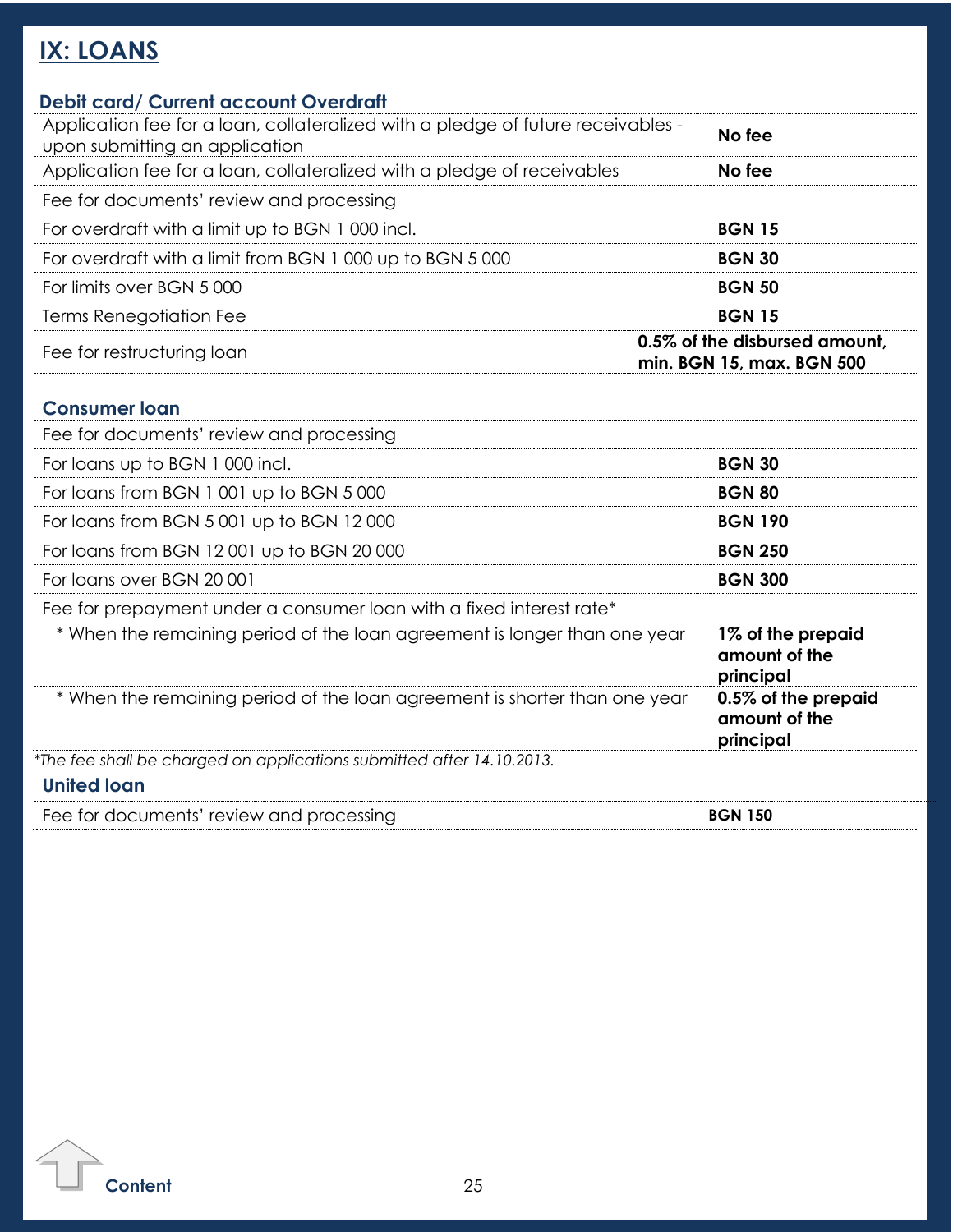| Mortgage loan                                                                                                                                                                                                   |                                                                                                                 |
|-----------------------------------------------------------------------------------------------------------------------------------------------------------------------------------------------------------------|-----------------------------------------------------------------------------------------------------------------|
| Application Fee upon submitting an application                                                                                                                                                                  | No fee                                                                                                          |
| Fee for documents-based analysis of mortgage loan collateral                                                                                                                                                    | <b>BGN 200</b>                                                                                                  |
| Mortgage release fee*                                                                                                                                                                                           | <b>BGN 60</b>                                                                                                   |
| Prepayment as regards agreements, concluded after 01.10.2016 In UBB AD                                                                                                                                          | 1% on the amount of<br>the prepaid principal<br>until payment of the first<br>12 installments under<br>the loan |
| Fees for appraisal of assets proposed as collateral for loans                                                                                                                                                   |                                                                                                                 |
| Appartment, house floor (without garage)                                                                                                                                                                        | <b>BGN 192</b>                                                                                                  |
| additionally for each subsequent apartment in the same building                                                                                                                                                 | <b>BGN 42</b>                                                                                                   |
| additionally for each garage in the same building                                                                                                                                                               | <b>BGN 48</b>                                                                                                   |
| Appraisal of an apartment, floor of house including future price with<br>finishing/repair works (applied only for ML for purchase and finishing works)                                                          | <b>BGN 276</b>                                                                                                  |
| additionally for each following apartment in the same building                                                                                                                                                  | <b>BGN 60</b>                                                                                                   |
| additionally for each garage in the same building                                                                                                                                                               | <b>BGN 48</b>                                                                                                   |
| Revaluation after finishing/repair works in case the previous valuation has been<br>made by a different valuer (i.e. valuation company) AND/OR if the previous<br>valuation has been made before 12 - 36 months | 70 % of the standard<br>appraisal price for the<br>particular type of asset                                     |
| Revaluation after finishing/repair works in case the previous valuation has been<br>made by the same valuer (i.e. valuation company) AND if the previous<br>valuation has been made before 12 months            | 50 % of the standard<br>appraisal price for the<br>particular type of asset                                     |
| House, including the adjacent land for the first floor                                                                                                                                                          | <b>BGN 276</b>                                                                                                  |
| for each subsequent floor                                                                                                                                                                                       | <b>BGN 48</b>                                                                                                   |
| additionally for each subsequent unit in the same terrain                                                                                                                                                       | <b>BGN 48</b>                                                                                                   |
| Office (up to $300 \text{ m}^2$ )                                                                                                                                                                               | <b>BGN 264</b>                                                                                                  |
| additionally for each subsequent unit in the same building                                                                                                                                                      | <b>BGN 60</b>                                                                                                   |
| additionally for each subsequent garage in the same building                                                                                                                                                    | <b>BGN 36</b>                                                                                                   |
| Shop, restaurant, café (with terrain, TBA up to 300 m <sup>2</sup> )                                                                                                                                            | <b>BGN 264</b>                                                                                                  |
| additionally for each subsequent unit in the same building                                                                                                                                                      | <b>BGN 72</b>                                                                                                   |
| additionally for each subsequent garage in the same building                                                                                                                                                    | <b>BGN 48</b>                                                                                                   |
| <b>Garage</b> (single detached site)                                                                                                                                                                            | <b>BGN 84</b>                                                                                                   |
| additionally for each subsequent garage in the same building<br><b>Real estates, outside the listed above</b>                                                                                                   | <b>BGN 36</b><br>As per the Tarrif for                                                                          |
|                                                                                                                                                                                                                 | corporate clients                                                                                               |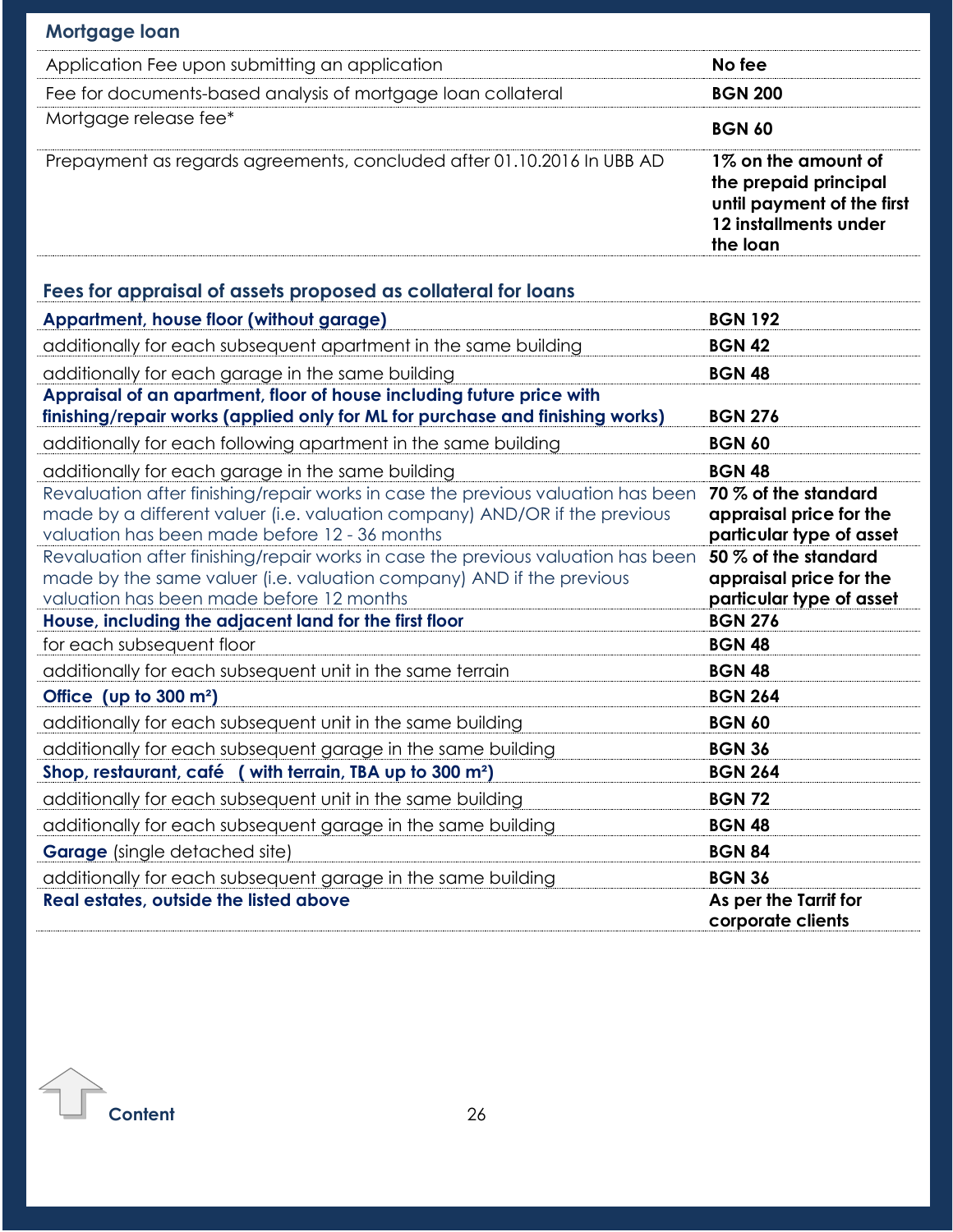#### **Notes:**

• The fee for documents' review and processing shall be collected one-off, after signing a loan agreement, prior to drawdown of loan funds;

• The fee for documents-based analysis of mortgage loan collateral shall be collected one-off, after signing a loan agreement, prior to drawdown of loan funds;

• The collected fees and commissions on loans shall not be subject to refund in case of prepayment;

• Upon prepayment of a loan with funds from a newly extended UBB loan, no prepayment fee shall be payable;

• For mortgage loans approved by 02.07.2007 with free of charge "Life" and "Property" insurance an annual administration fee of 0.5% shall be accrued;

• For mortgage and consumer loan agreements, concluded prior to 23.07.2014, an annual administration fee of 0.5% shall be accrued on the outstanding loan principal. The monthly amount of the accrued fee shall be deducted by the bank on a monthly basis.

• In terms of loan agreements, concluded after 22.07.2014, the "Mortgage release" fee shall be collected only if it has been explicitly stipulated therein.

• Overdraft, secured with pledge of future receivables, linked to Comfort and Privilege Packages, is offered without a credit assessment fee.

• Overdraft, collateralized with a pledge of receivables, linked to an Activity Package, is offered without credit assessment fee.

• In case of revaluation of property, which initially was valued as apartment, floor of house including future price with finishing/repair works as standard price the price for apartment, floor of house, gagage should be applied"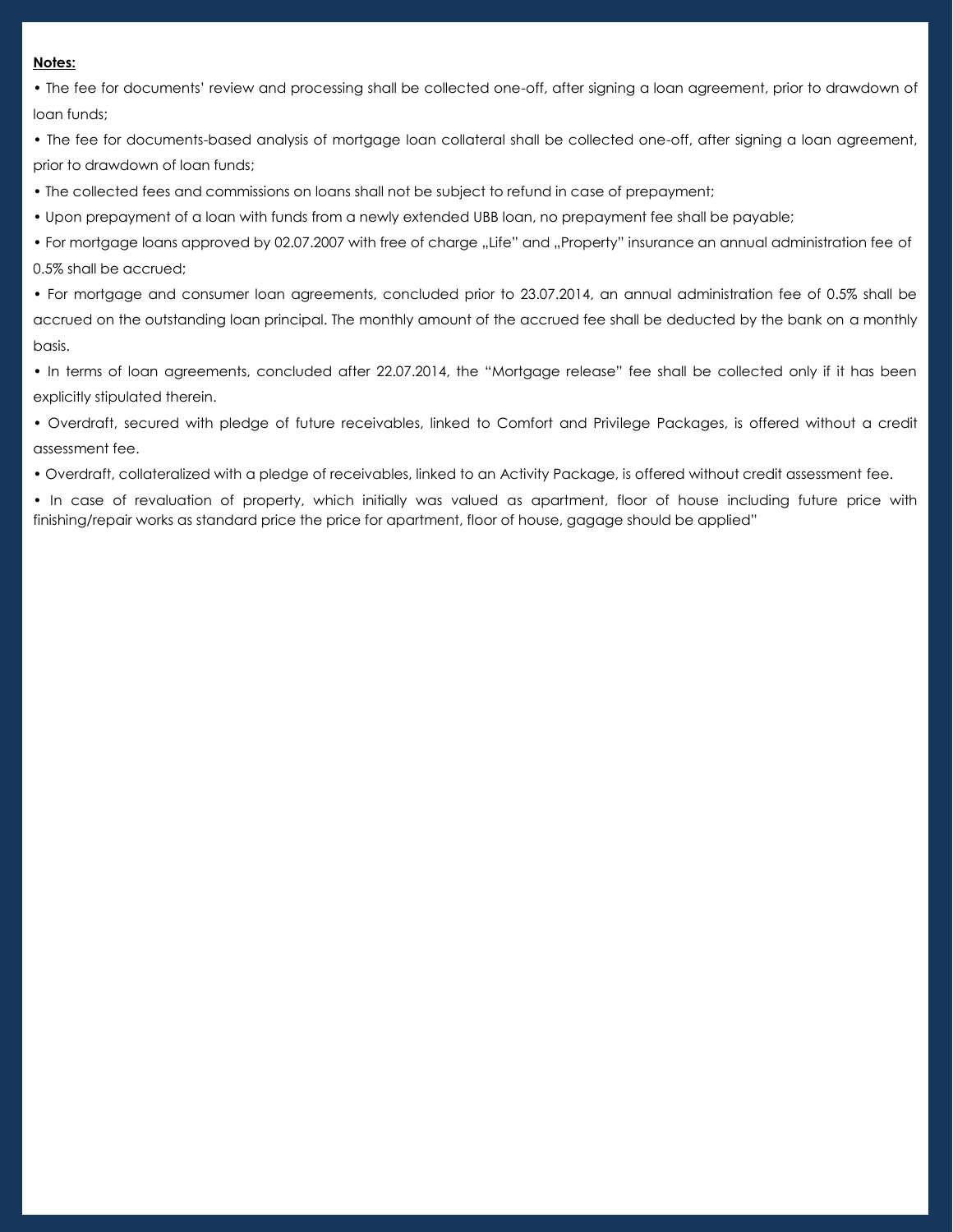# <span id="page-27-0"></span>**X: OTHER SERVICES**

### **SERVICE TYPE BGN**

| <b>Preparation of statement</b>                                           |                                      |
|---------------------------------------------------------------------------|--------------------------------------|
| Statements of account movements and card for the current year             | No fee                               |
| For previous years                                                        | <b>BGN 20</b>                        |
| Issuing a certificate to serve before a tax authority                     | <b>BGN5</b>                          |
| Issuing a certificate for presence of bank accounts, account funds, loans |                                      |
| In Bulgarian                                                              | <b>BGN 20</b>                        |
| In a foreign language                                                     | <b>BGN 40</b>                        |
| <b>Issuing of other certificates</b>                                      | <b>BGN 20</b>                        |
| Duplicate or photo-copy of document (per page)                            | <b>BGN1</b>                          |
| <b>Bank reference</b>                                                     |                                      |
| To Bulgarian institutions                                                 | <b>BGN 50</b>                        |
| To foreign institutions                                                   | <b>BGN 75</b>                        |
| For adjusting an accounting entry upon the client's request               | <b>BGN 5</b>                         |
| Special courier services for delivery of documentary parcels abroad       | according to the<br>courier's tariff |
| Documentary parcels abroad by registered mail                             | according to the                     |
|                                                                           | courier's tariff                     |
| One-off distrainment maintenance fee                                      | <b>BGN 20</b>                        |

**Fund storage fee on available balances of current and savings accounts under agreements, unilaterally terminated by the Bank with a notification to the Client**

**4% per annum on stored account balances, accrued on a daily basis**

#### **Note:**

- No fee shall be collected for preparing account movement statements for the last month of the previous year, in case such has been requested during the first month of the current year.
- FX transactions are being effected, based on the announced by the Bank official exchange rates as at the moment of posting the accounting entries, unless another exchange rate has been negotiated, pursuant to the procedure, envisaged in the General Terms.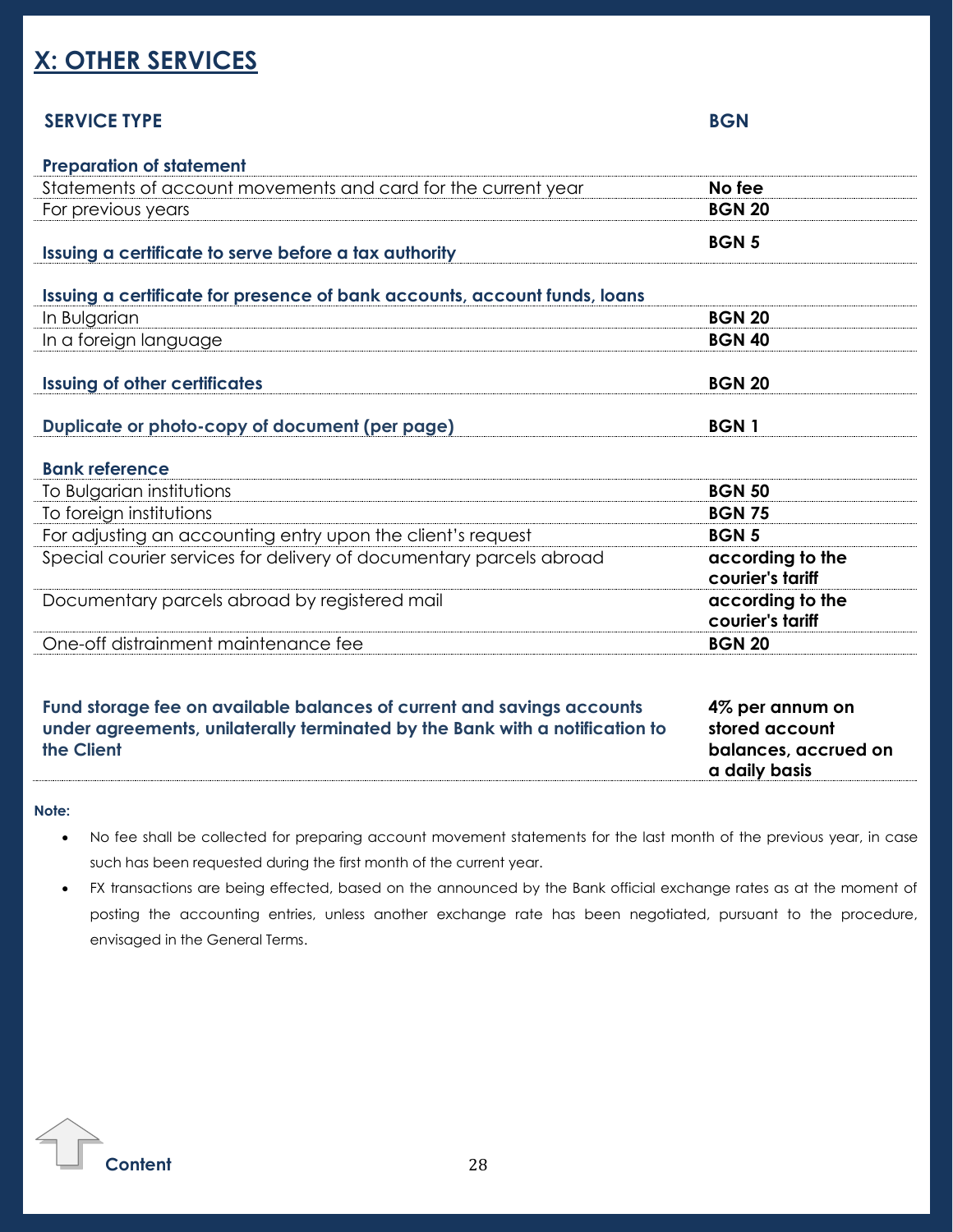# <span id="page-28-0"></span>**XI: BANK SAFES**

| <b>Branch</b>                                                                                   | UBB AD Fees and Commissions Tariff for renting safety deposit boxes<br>depending on their size (BGN) (VAT included) |         |                 |          |           |
|-------------------------------------------------------------------------------------------------|---------------------------------------------------------------------------------------------------------------------|---------|-----------------|----------|-----------|
|                                                                                                 | sizes                                                                                                               | 1 month | 3 months        | 6 months | 12 months |
| - Maria Luiza branch                                                                            | 5 CM.                                                                                                               | 30.00   | 50.00           | 80.00    | 120.00    |
|                                                                                                 | 7.5 CM.                                                                                                             | 40.00   | 70.00           | 100.00   | 140.00    |
|                                                                                                 | 10 см.                                                                                                              | 50.00   | 80.00           | 120.00   | 160.00    |
|                                                                                                 | 15 cm.                                                                                                              | 60.00   | 90.00           | 130.00   | 170.00    |
|                                                                                                 | 20 см.                                                                                                              | 70.00   | 100.00          | 140.00   | 180.00    |
|                                                                                                 | 30 см.                                                                                                              | 80.00   | 110.00          | 150.00   | 190.00    |
|                                                                                                 | 45 CM.                                                                                                              | 90.00   | 120.00          | 200.00   | 250.00    |
|                                                                                                 | 60 см.                                                                                                              | 100.00  | 150.00          | 240.00   | 270.00    |
| II - Tundzha branch                                                                             | small                                                                                                               | 50.00   | 80.00           | 120.00   | 160.00    |
| <b>Alabin branch</b>                                                                            | mid-sized                                                                                                           | 60.00   | 120.00          | 140.00   | 180.00    |
| Laiptsig branch                                                                                 | large                                                                                                               | 80.00   | 140.00          | 160.00   | 220.00    |
| III - Blagoevgrad branch                                                                        | small                                                                                                               | 50.00   | 90.00           | 160.00   | 240.00    |
| <b>Ruse branch</b>                                                                              | mid-sized                                                                                                           | 80.00   | 110.00          | 180.00   | 300.00    |
|                                                                                                 | large                                                                                                               | 100.00  | 160.00          | 240.00   | 340.00    |
| Number of free-of-charge visits                                                                 |                                                                                                                     | 4       | 12              | 24       | 48        |
| <b>Each subsequent visit</b>                                                                    |                                                                                                                     |         | <b>BGN 5.00</b> |          |           |
| At Tundzha branch, strongboxes are rented out for an annual fee of BGN 1200, VAT included, with |                                                                                                                     |         |                 |          |           |
| unlimited number of visits                                                                      |                                                                                                                     |         |                 |          |           |
| Loss/damage of one (two)                                                                        | All costs for replacement of the lock                                                                               |         |                 |          |           |
| $key(s)$ of a renter                                                                            |                                                                                                                     |         |                 |          |           |
| Release / conclusion of a new                                                                   | <b>BGN 1.00</b>                                                                                                     |         |                 |          |           |
| contract for renting a safe                                                                     |                                                                                                                     |         |                 |          |           |
| deposit box (for each day after                                                                 |                                                                                                                     |         |                 |          |           |
| expiry of the term of validity of                                                               |                                                                                                                     |         |                 |          |           |
| the rental agreement)                                                                           |                                                                                                                     |         |                 |          |           |

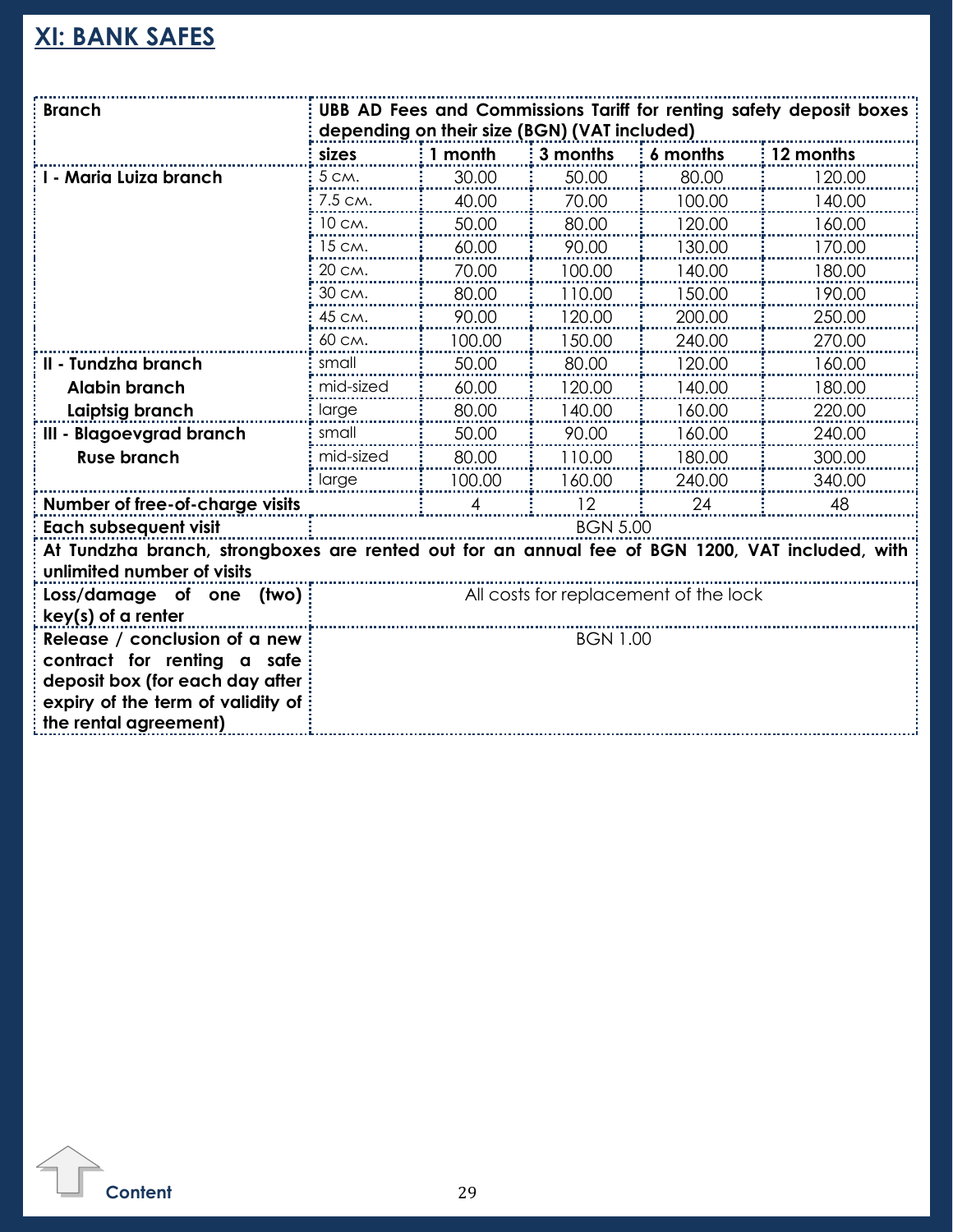# <span id="page-29-0"></span>**XII: ONLINE BANKING**

### **Registering**

| -------------                                 |                    |
|-----------------------------------------------|--------------------|
| $\overline{\phantom{1}}$<br>∩nline .<br>∩kın∩ | ء ہ ا<br>NC.<br>-- |
|                                               |                    |

### **Use -monthly fee**

| $\sim$<br>)nline<br>pankina | ree<br>NO |
|-----------------------------|-----------|
|                             |           |

### **Other services**

| Reissuing a forgotten login password via UBB branch or Call center                   | <b>BGN 5</b>  |
|--------------------------------------------------------------------------------------|---------------|
| Setting a new login password via online banking                                      | No fee        |
| Hardware token for scanning color CRONTO codes - usage fee, payable one-off          | <b>BGN 29</b> |
| Replacement of a Hardware token for scanning color CRONTO codes with a new<br>device | <b>BGN 29</b> |
| Using a software token, integrated in the UBB Mobile application                     | No fee        |
|                                                                                      |               |

### **Account information service (valid until 01.09.2019)**

| <b>SMS</b> | tee<br>NO |
|------------|-----------|
|            |           |

#### **Notes:**

• Operations ordered through online and mobile banking channels shall be charged according to Section: Fund Transfers.

• A hardware token for scanning color CRONTO codes that has shown a defect within 2 years of its purchase will be replaced free of charge.

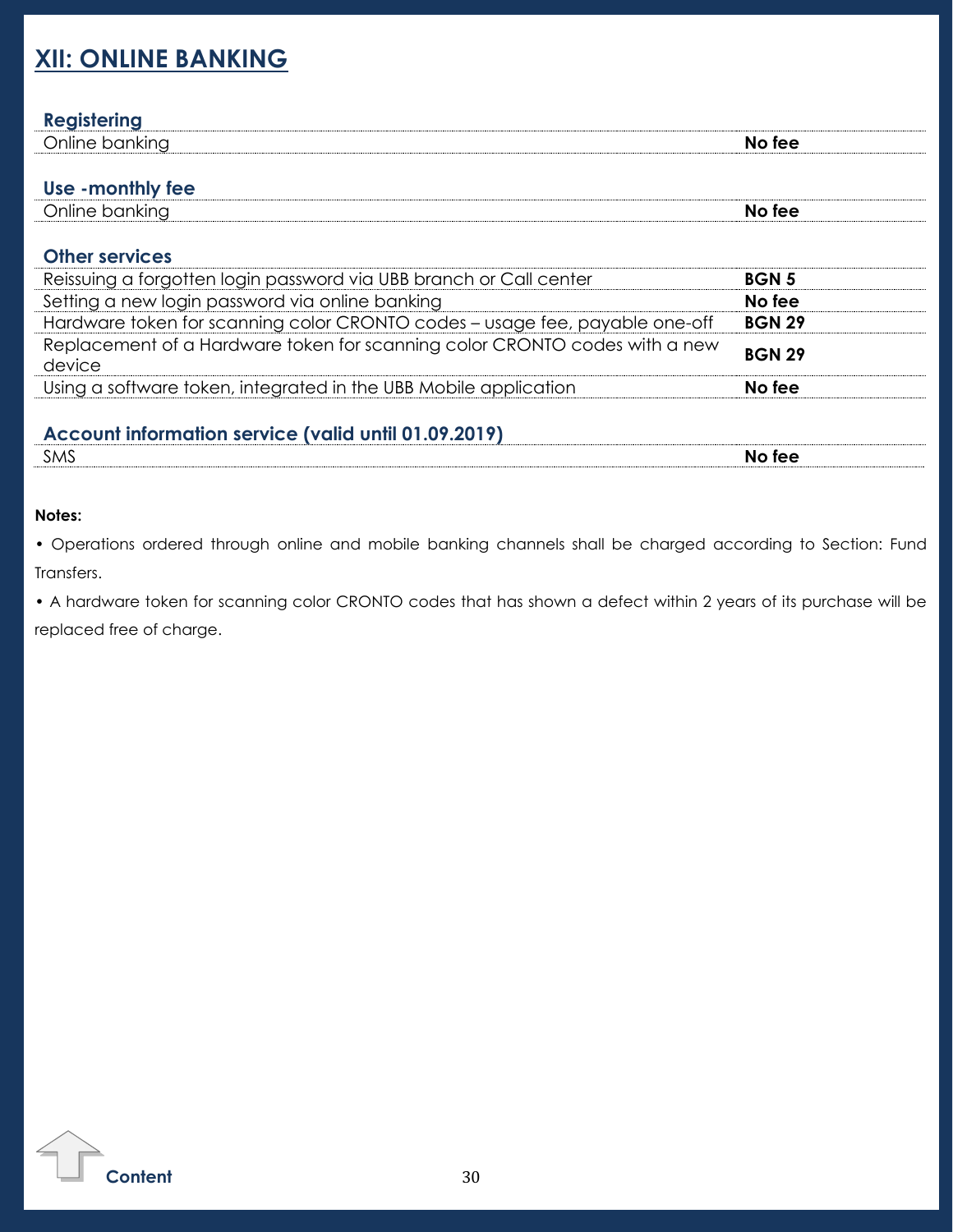# <span id="page-30-0"></span>**XII.A: ELECTRONIC NOTIFICATIONS**

### **Subscription plan SMS**

| <b>SMS</b><br>20 | .OC<br>צו | $RCN$ ? |
|------------------|-----------|---------|
| SMS<br>, 40      | n<br>LШ   |         |

### **Subscription plan Viber**

| $\cdots$<br><b>BGN2</b><br>Vih.<br>7∆r<br>۰,ι<br>Vir<br><b>BGN</b><br>∩∩r<br>n∩<br>40<br>⊥ ⁄l I<br><br>. . | - - - - -<br>___ |  |
|------------------------------------------------------------------------------------------------------------|------------------|--|
|                                                                                                            |                  |  |
|                                                                                                            |                  |  |

| E-mail                    | No fee |
|---------------------------|--------|
| <b>Push notifications</b> | No fee |

#### **Notes:**

• The subscription for e-notifications may include notifications for account movements, monthly account balance and card transactions. Е-mail notifications will be provided only for account movements and monthly account balances. The Bank reserves its right to send a determined by it number of free-of charge SMS messages to the mobile phone number, stated by the Client to the Bank, concerning transactions with bank cards, as the Client shall be entitled at any time to explicitly refuse their receipt at a branch of the Bank. The price of the e-notifications subscription plan is inclusive of VAT.

• It is possible for a client to simultaneously subscribe for more than one package type (SMS and Viber), in case he/she has selected a different notification channel for his/her cards and/or accounts. The use of the SMS or Viber notifications, included in the respective subscription plan, is not limited by time and will be valid until their full depletion.

• The push notifications refer only to card transactions. Upon activation of the push notifications for bank cards via the mobile banking application, free of charge and paid SMS/Viber messages for transactions effected with those cards shall no longer be sent. Upon deactivation of the push notifications via the mobile banking application, sending of free of charge and paid SMS/Viber messages shall not be renewed automatically. Sending of free of charge and paid SMS/Viber messages may be activated in a branch of the Bank or via the Online banking website. For remaining purchased, but unused, SMS or Viber messages, they can also be used after the renewal until fully spent.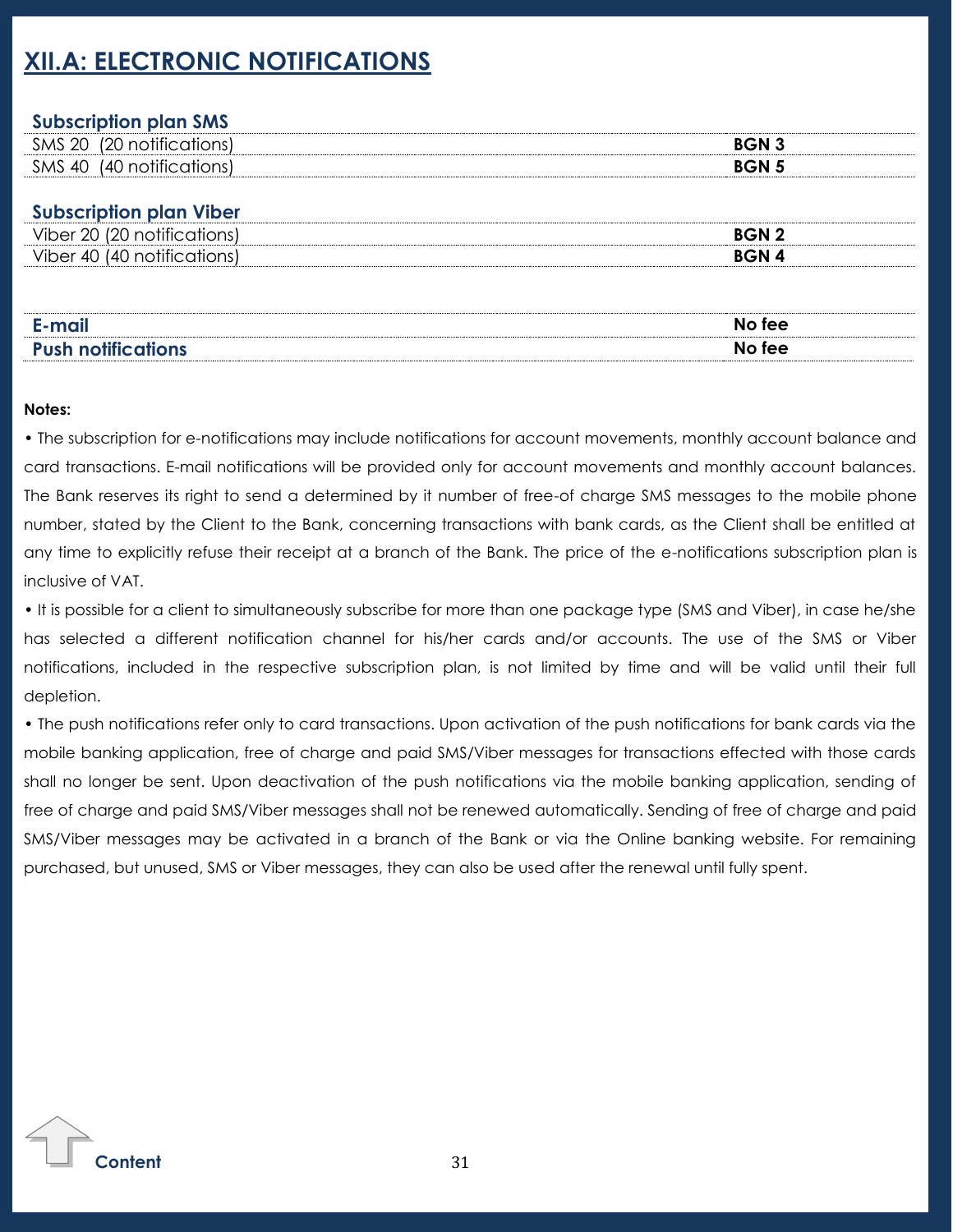# <span id="page-31-0"></span>**XIII: ADDITIONAL PROVISIONS**

**1.** This Tariff shall be applicable only to individuals, not operating in their capacity as merchants, freelancers or not engaged in other economic or non-business activities.

**2.** Value dates:

**2.1.** On interest-bearing accounts in leva - the date of the accounting entry.

**2.2.** On interest-bearing accounts in foreign currency:

**2.2.1.** When crediting an account - the date of receiving funds in UBB account.

In cases when both the payer's and the beneficiary's accounts are with UBB, the value date shall be the date of rendering the service.

**2.2.2.** When debiting an account - the date of effecting the debit.

**3.** This Tariff's fees and commissions are VAT inclusive.

**4.** Fees and commissions shall not be collected in the following cases:

**4.1.** For issuing certificates upon a request of Court, prosecutor's office and investigating authorities;

**4.2.** For all operations in BGN and foreign currency related to the disposal with donor accounts and the raising and spending of funds for medical treatment, upon presenting the respective documents;

**4.3.** For depositing cash in BGN and foreign currency at a teller desk in donor accounts, opened with UBB AD;

**4.4.** Upon payments in BGN and foreign currency from accounts with the bank to donor accounts, opened with UBB AD, including such initiated via e-banking or at branches;

**4.5.** Transactions in local and foreign currency executed by UBB employees or in their favor.

**5.** In case of insufficient funds in a client account for payment of fees and commissions due under the current Tariff, the Bank shall be entitled to collect those from other leva or foreign currency accounts of the same client (except deposit accounts with a specified maturity).

**6.** Expenses for claims, relating to foreign currency transfers, initiated and rejected by the payer's bank, shall be borne by the client of UBB, who is beneficiary of the transfer.

**7.** For all services, not provided for in this Tariff, UBB shall collect fees and commissions on negotiable basis

**8.** For performing complex services, specific operations and other additional services, operations and activities, the Bank shall reserve itself the right to collect additional fees and commissions.

**9.** This Tariff is valid since **16.05.2022**